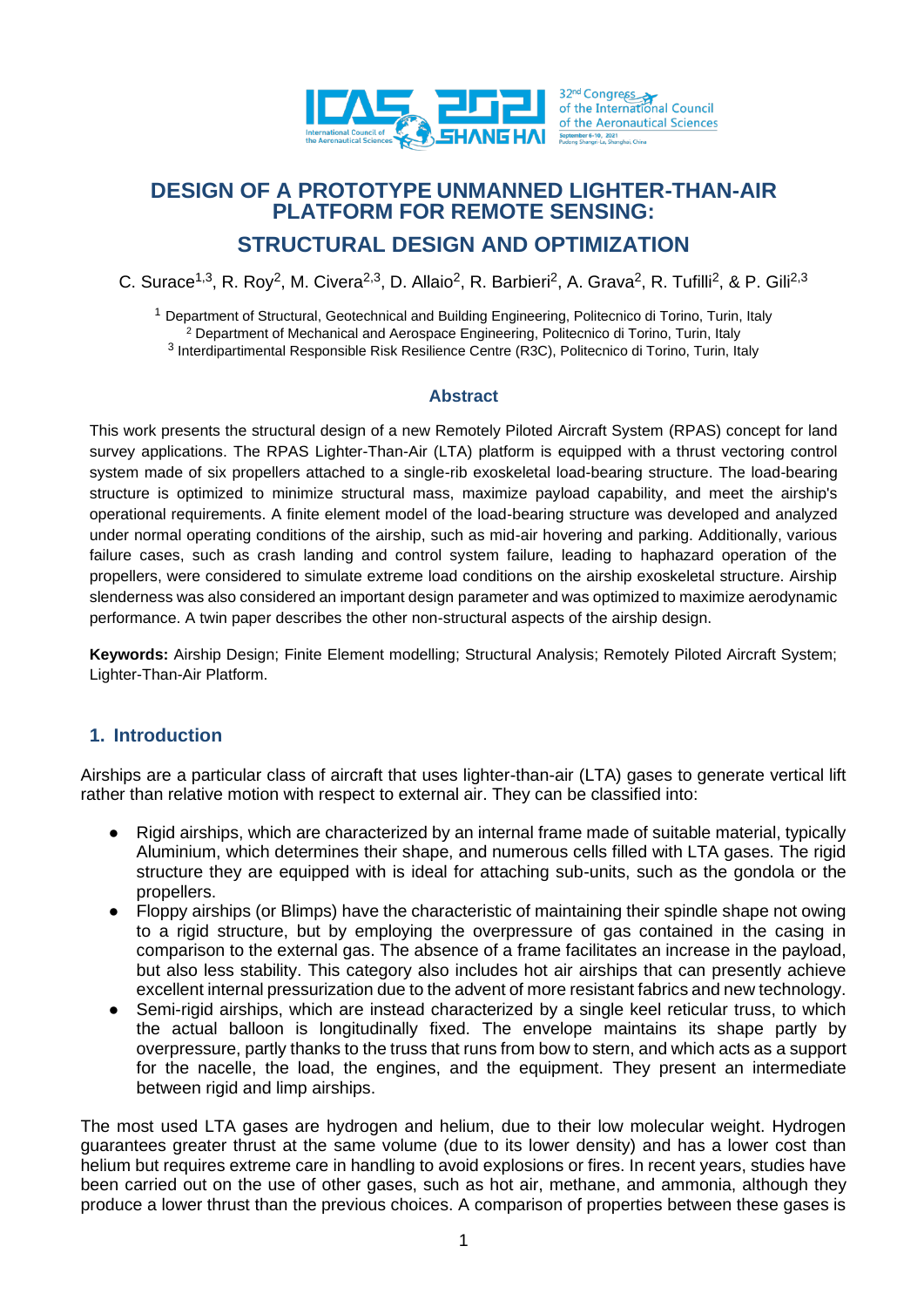reported in Table 1.

|                | Specific weight * [kg/m <sup>3</sup> ] | Thrust **[N] |
|----------------|----------------------------------------|--------------|
| Hydrogen       | 0.0899                                 | 11.79        |
| <b>Helium</b>  | 0.1786                                 | 10.92        |
| Ammonia        | 0.7598                                 | 5.23         |
| <b>Methane</b> | 0.7157                                 | 5.654        |

Table 1 – Properties of gases commonly used for airship design.

\* at 273.15 K and 1 atm

\*\* referred to the volume of the envelope; calculated in dry air at 273.15 K and 1 atm

Despite the primary requirement that the envelope is of a tapered shape to reduce air resistance and increase controllability, in recent years, research has been carried out to study the use of unconventional airship shapes, like spherical. Although such a shape leads to much greater friction than the standard shape, it has numerous advantages: it has the lowest possible surface to volume ratio, and therefore the maximum buoyancy. Also, it does not require forward movement to land or lift. Other shapes developed incorporated aerodynamic surfaces to generate aerodynamic thrust and improve handling. Lenticular shapes have been developed along this line, with multiple hulls or 'winged envelopes'. A category worthy of mention is the so-called hybrid airships: aircraft that partly exploit the thrust generated by light gases and partly the aerodynamic thrust generated by their shape. They can be considered as a hybrid between a traditional aircraft (such as a helicopter or a plane) and an airship. Such aircraft can carry significantly greater loads than traditional airships and are much less sensitive to atmospheric conditions.

The envelope of the airship must meet numerous requirements:

- Resistance to chemical-physical degradation
- Shielding from solar radiation
- Low weight
- Resistance to temperature changes
- High flexibility
- Low permeability to minimize gas losses.

An optimal solution meeting these requirements is a multilayer laminated fabric in which the individual functions are performed by different layers. Four main layers can be identified:

- A load-resistant layer, characterized by high specific resistance, high tear resistance and high flexibility,
- A gas-impermeable layer, with low gas permeability,
- A protective layer against atmospheric agents, including high resistance to UV rays, humidity, and environmental degradation,
- An insulating layer characterized by low conductivity and used primarily with solar cells on the envelope surface.

The details of the proposed concept and design will be outlined in the next sections. For the sizing of the overall structure, a multidisciplinary design approach was followed [1]. The design of the sensors, energy, and propulsion system are described in detail in a twin paper [2].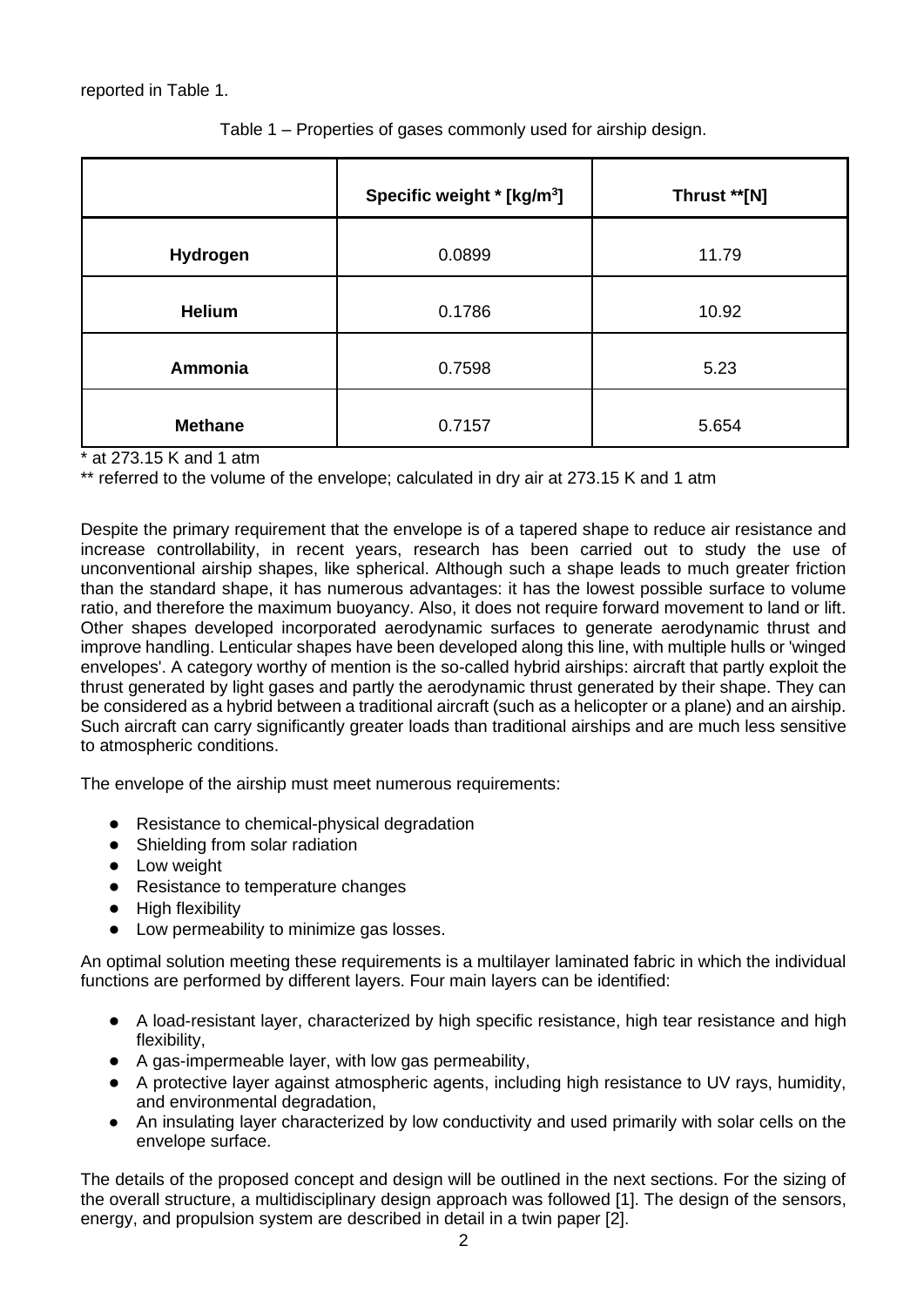## **2. Proposed Concept for a Non-Conventional LTA Platform**

Survey and monitoring applications have some specific requirements that are easily satisfied by an unmanned airship over all other types of aircraft. Low operational noise, low environmental impact, and hovering capability make airships perfect candidates for long time survey missions even above urban centres [3].

In the present work, the shape of the LTA platform has been selected as symmetric and ellipsoidal, in lieu of the classical raindrop shape (see Figure 1). A primary reason behind this choice is the serpentine path followed by the airship during monitoring operations so that it can easily proceed in both directions without requiring a U-turn. The main structure is represented by an elliptic rib, where propellers and the gondola are mounted [4].

The payload on-board can be divided into two main categories:

- Detection payload: LiDAR system and digital, infrared, and hyperspectral cameras,
- Control and manoeuvre systems: including systems for remote flight and communication with a ground station.

Rather than aerodynamic surfaces, thrust vectoring of the propellers is chosen as the manoeuvring and translation system of the airship due to its high efficiency at low velocities [5]. Four orientable propellers are symmetrically placed above and below the main rib for executing nose-dive or pitch-up manoeuvres. Two fixed vertical axis propellers are placed at the extreme ends of the ellipsoid major axis, and these assist the lifting gas (usually helium) in executing vertical descent or ascent manoeuvres.

Electric power for payload and propulsion systems is provided by an energy system consisting of Fuel cells and batteries; these, along with the propulsion system, are discussed in detail in the companion paper [2].



Figure 1 - 3D rendering of the proposed airship concept.

## **3. Structural Design**

The present section discusses the various aspects of the structural design of the semi-rigid airship proposed in Section 2. As the main structural frame of the airship is constituted by an elliptical rib, the structural design of the airship focuses on designing and sizing the rib to withstand the various loads and guarantee acceptable structural resistance during airship manoeuvres or more critical flight conditions. In the present design, a bi-cell cross-section is chosen for the main rib and is presented in Figure 2.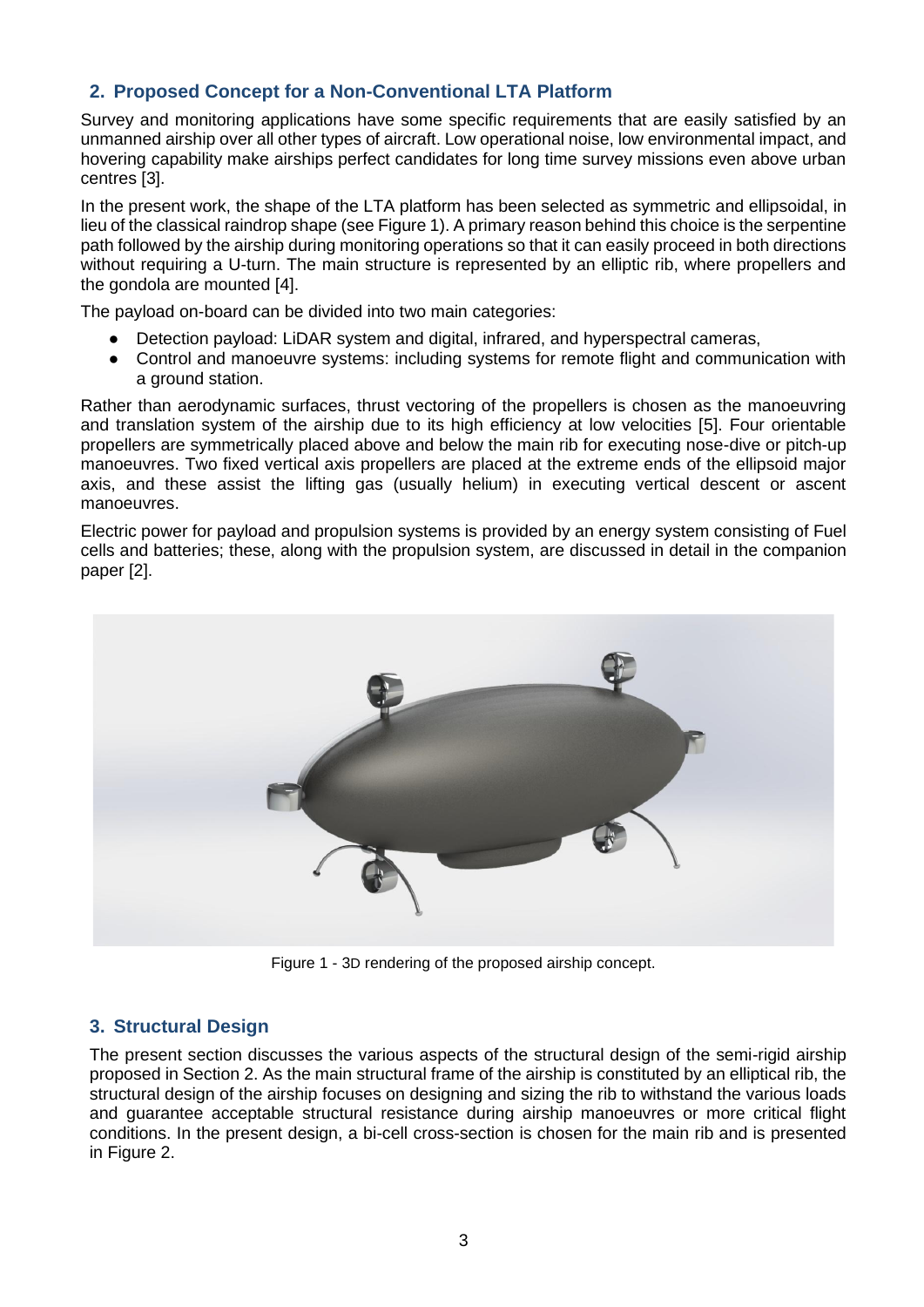

Figure 2 - Illustration of the main geometrical parameters of the section.

The chosen cross-section, derived from earlier works [6], is symmetric with two recesses, to facilitate the attachment with the airship's external envelope, and with two small internal cells for routing electrical wiring all along the rib. The key geometrical parameters used for designing the rib crosssection are:

- half-width *w*
- height *h*
- thickness *t*

In the present analysis, it is assumed that *h* and *t* are functions of the half-width *w*, i.e., *t*=*w*/40 and *h*=*w*/2. Hence, the half-width becomes the only independent parameter.

The structural design of the airship is carried out by considering some sample lengths for the major axis of the ellipsoid, 2*a*. For each airship length, the design procedure attempts to find a value of *w* such that the airship maintains structural integrity and the strains and stresses developed on the structure are within certain limit values. However, an indiscriminate increase in the value of *w* consequently increases the total weight of the airship and impedes airship performance. The iterative procedure used for structural design is discussed in detail in the next sections. The final aim is to identify the airship dimensions that simultaneously satisfy structural requirements and facilitate hovering capability.

#### 3.1 Airship Slenderness

An important factor to consider in airship design is its slenderness, which is defined as the ratio between airship length (*L*) and maximum diameter (*d*). Two aspects were considered when defining the geometric slenderness of the airship:

- The ratio between the airship weight and the aerostatic thrust,
- The aerodynamic resistance.

Concerning the first aspect, it was found that for constant airship length, as the slenderness increases, the ratio between weight and thrust increases monotonously. For estimating the aerodynamic resistance of the airship, Hoerner's formula was used to calculate the drag coefficient as a function of airship slenderness (see Figure 3). This formula provides a reasonable approximation for the drag coefficient for an ellipsoidal airship in an incompressible fluid. This relationship shows that the drag coefficient has a minimum for a slenderness value of 4.65.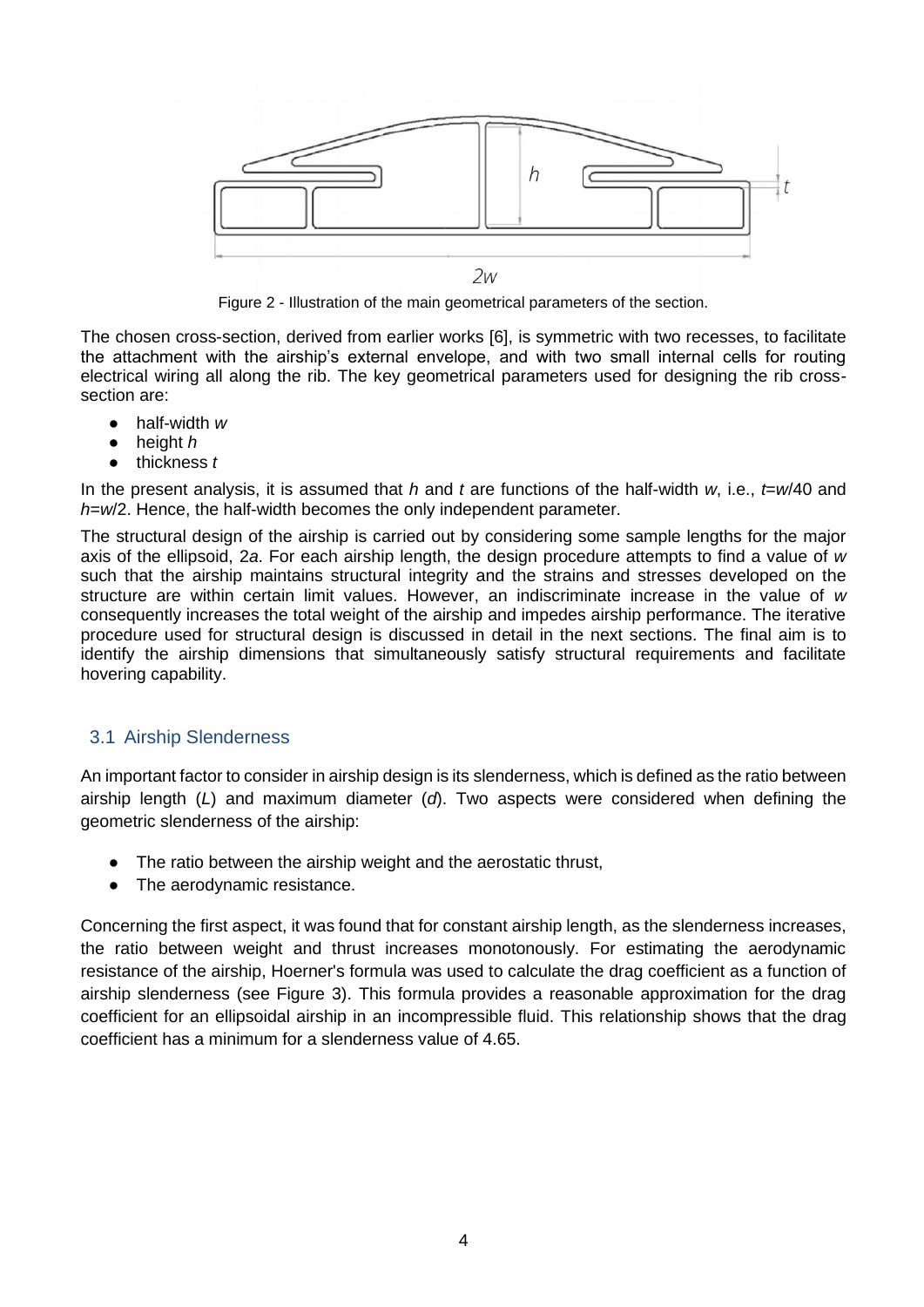

Figure 3 – Variation of (a) weight to thrust ratio, and (b) drag coefficient, as a function of slenderness.

To determine the optimal slenderness, the missions carried out by the airship were taken into account. The relationship between the weight of the airship and the aerostatic thrust influences the hovering phase, while the aerodynamic drag affects the cruise flight. Considering missions of different nature in terms of distribution between the hovering phase and the cruising phase, and considering different speeds for both phases, it was found, through the use of a genetic optimization algorithm implemented in MATLAB, how slenderness is more influenced by the cruise flight and therefore its optimal value is within the range of 3 to 4.6.

### 3.2 Airship weights

To perform a structural analysis of the proposed airship, the loads on the structure have to be addressed. The following list (summed up in Table 2) contains the most relevant loads for the analysis:

- The rib: given that the rib is the main structural member, the weight can be determined once the airship length, rib cross-section and building material are specified,
- The onboard systems: it is difficult to estimate, as the onboard systems are not directly addressed in this study. The weight is expected to be a function of mission requirements and mission operations and is also expected to increase with the airship dimensions. Therefore, a precise value cannot be calculated, but a sensible estimate is assumed in accordance with the mean dimensions of a conventional LTA platform,
- The propulsive system [5]: constitutes the weight of electric motors and propellers. Electric motor dimensioning is related to the needed cruise power and is extremely sensitive to the cruise speed V. While aerodynamic drag is proportional to  $V^2$ , the power to sustain such speed is proportional to  $V^3$ ,
- The landing gear: it is difficult to estimate during initial airship sizing and is neglected in the present study,
- The payload: it is not part of the main airship operational system, but rather facilitates the execution of mission requirements. Payload weight depends strictly on the mission typology. As the study was focused on an LTA platform for environmental monitoring, an accurate estimate of 100 kg for the payload weight is used.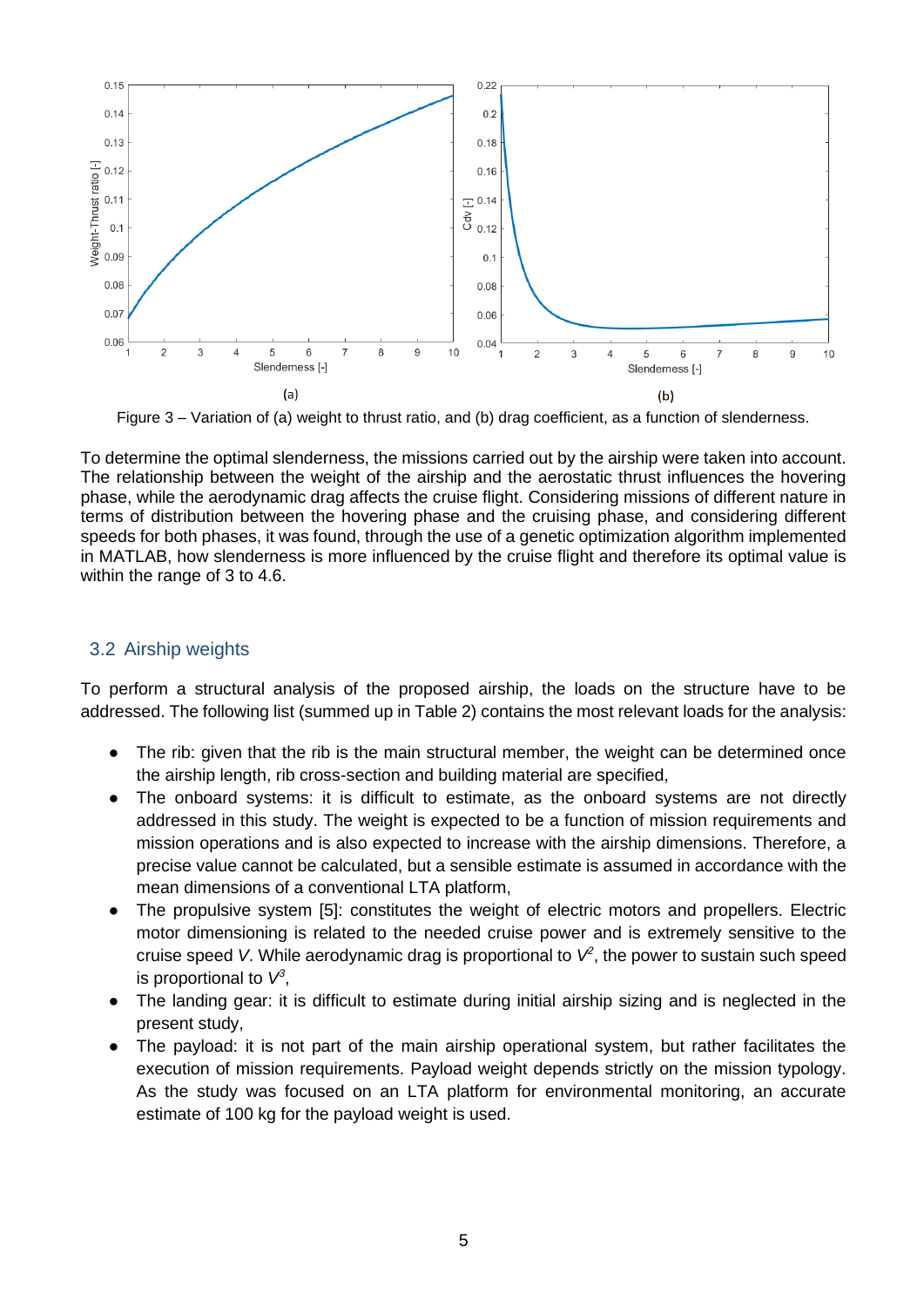Table 2 – Weights of various airship subsystems relevant for the structural analysis.

| <b>Component</b> | Location              | <b>Weight [kg]</b> |
|------------------|-----------------------|--------------------|
| Propellers (x 6) | Concentrated on rib   | $25$ (each)        |
| On-board systems | Concentrated on belly | 300                |
| Payload          | Concentrated on belly | 100                |

## 3.3 Structural Material

Structural mass depends on the material used for manufacturing the rib. To comply with the aerospace industry trends, the material of choice must be performant and lightweight at the same time. Materials with high specific properties best fit the following requirements:

- Strength: structure should resist external loads without incurring structural failures,
- Stiffness: structure should not deform excessively when contingency loads are applied,
- Weight reduction: the materials of choice should have high mechanical resistance but still have relatively low density,
- Moreover, the cost sustainability of the project must also be met. However, this issue does not fall within the scope of this paper.

Amongst the metal alloys, the most natural choice is Aluminium; it is commonly used in the aerospace industry and is appreciated for its relatively high stiffness to density ratio. An Aluminium-Copper (Al-Cu) alloy of the 2024T3 series is chosen for the present study and its material properties have been detailed in Table 3 [7].

As an alternative to metal alloys, a carbon/epoxy composite material (made of a polymeric matrix and high strength carbon fiber reinforcements) is also considered. In particular, the High Modulus (HM) series was adopted [8]. It has a very high mechanical performance with a lower density (and thus, weight) compared to metal alloys and has excellent stiffness properties. Stiffness is an essential quality for an LTA vehicle design to prevent excessive deformations once the rib is loaded. Structural deformations should be minimized since they degrade the LTA body slenderness leading to increased aerodynamic drag. Hence, the HM series was chosen instead of the HT (High tenacity) series, which generally would require the rib to be slightly oversized to ensure good stiffness levels.

These two options represent the best candidates as selected from a range of potential alternatives, including classic or more advanced structural materials such as e.g., Fiber Reinforced Polymeric composites, which are however subject to manufacturing defects [9, 10].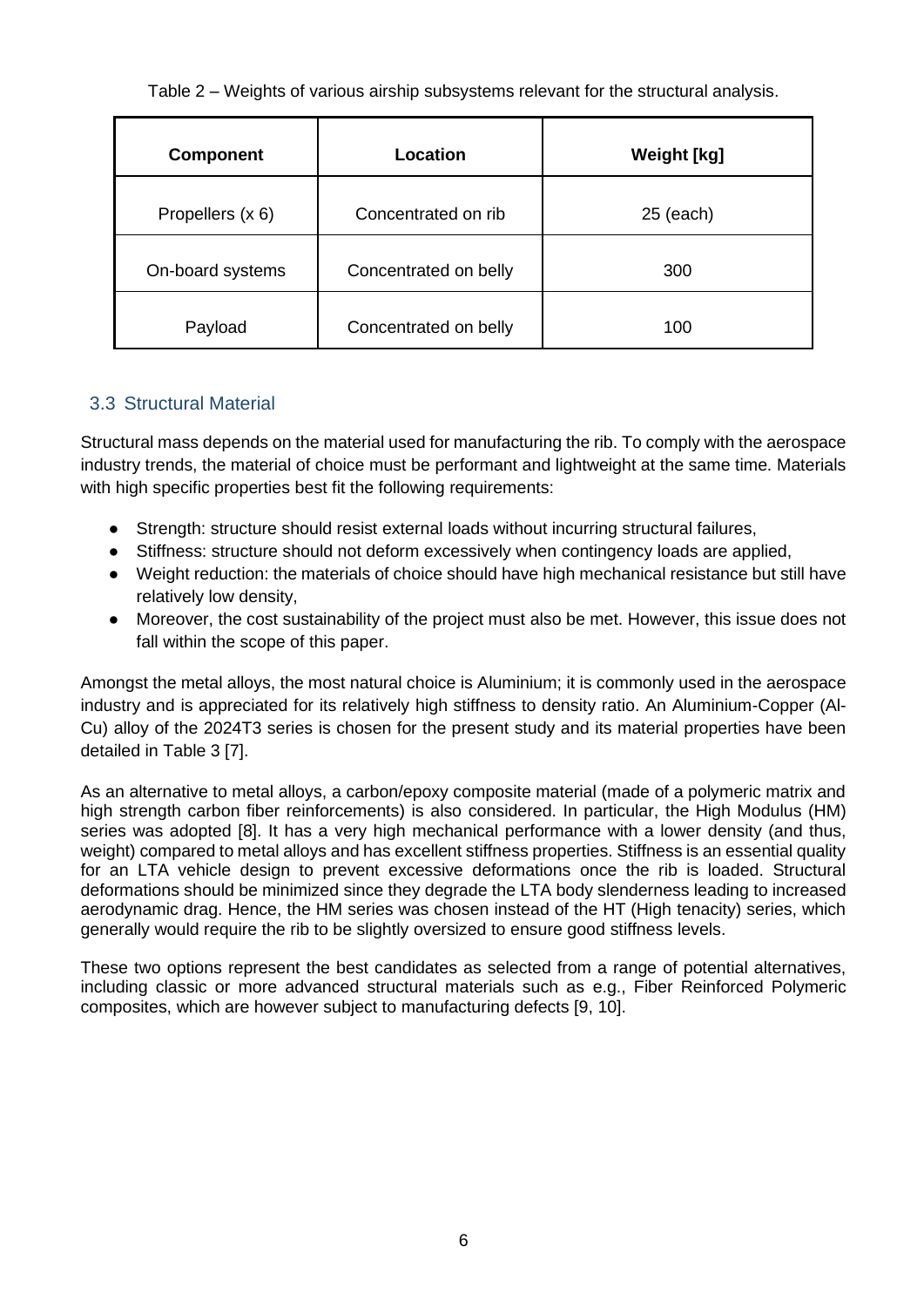Table 3 – Mechanical properties of the Al-Cu alloy and carbon/epoxy composite.

|                                 | Series 2024T3 Al-Cu alloy |                        |      | <b>HM Carbon/epoxy composite</b>               |     |
|---------------------------------|---------------------------|------------------------|------|------------------------------------------------|-----|
| Density<br>[ $kg/m3$ ]          | 2780                      | Density<br>[ $kg/m3$ ] | 1500 | $G_{12}$ [GPa]                                 | 3   |
| Elastic<br>modulus (E)<br>[GPa] | 73                        | $E_1$ [GPa]            | 157  | Ultimate<br><b>Tensile Stress</b><br>[MPa]     | 900 |
| Poisson's ratio<br>$[\cdot]$    | 0.3                       | $E_2$ [GPa]            | 8    | <b>Ultimate</b><br>Compressive<br>Stress [MPa] | 675 |
| <b>Yield stress</b><br>[MPa]    | 345                       | Poisson's ratio<br>ŀ   | 0.3  |                                                |     |

# 3.4 Airship Operations

Among all the configurations and manoeuvres that an airship can perform, it is useful to analyze the most significant flight conditions for a primary structural evaluation. In this paper, three principal groups of flight conditions are discussed:

- Hovering and cruise flight,
- Parking and crashing,
- Manoeuvres with thrusters and failure of the thrust control system.

As the initial step, it is important to study the structural response in normal flight conditions, like hovering and cruise flight. Although these are not the most structurally demanding cases, they must be taken into account for a long period of permanence during flight. Short period manoeuvres like parking, nosedive, and thrust control system failure are considered as the next step.

# 3.5 Design Failure Conditions

The limiting values of stress and strain, depending on the material used, serves as the primary design failure condition for the envisioned airship structure. For a specific rib design, the stresses and strains developed on the structure should not exceed these material limits to maintain structural integrity. The maximum allowable stress for the two materials is described below (see Table 4),

- Al-Cu 2024T3 alloy: the limiting stress is governed by the yield point of the material. A suitable Safety Factor (SF) is also introduced with a value of 1.5 (typical for aeronautical applications),
- Carbon/Epoxy HM composite: similar to the Al-Cu alloy, the minimum of the tensile or compression strength limit should be considered. Hence, referring to the values in section 3.3, the ultimate compressive stress is considered (SF=1.5 is also used).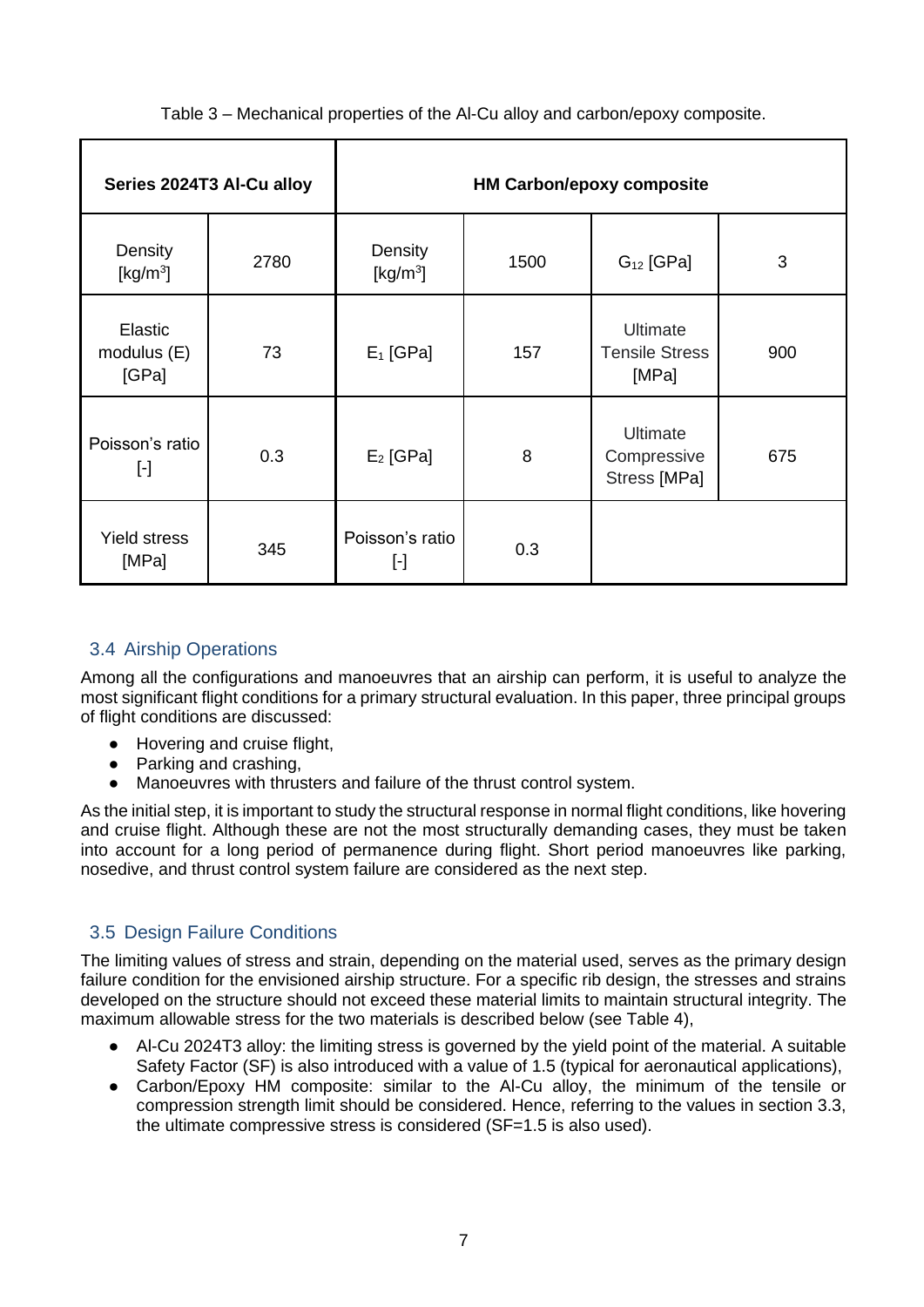Table 4 – Maximum allowable stress values for the Al-Cu alloy and carbon/epoxy composite.

| <b>Material</b>           | Maximum allowable stress (MPa) |
|---------------------------|--------------------------------|
| Serie 2024T3 Al-Cu alloy  | 230                            |
| HM Carbon/epoxy composite | 450                            |

Evaluating a precise value for maximum strain is not as simple as that of stress. There is no sufficient literature regarding the topic for a small/medium-sized LTA platform. However, it is reasonable to think in terms of aerodynamic forces whose values depend a lot on the airship slenderness and its variation due to the deformation of the main rib. Here, it is useful to consider Hoerner's semiempirical relations [11] between the aerodynamic drag coefficient  $(C_d)$  and the slenderness  $(L/d)$  of the airship. A  $C_d$ minimum can be found for a slenderness value of 4.6. Higher values of slenderness decrease the airship volume available to store gas and consequently reduces buoyancy. So, for the current airship design, a *L*/d value of 3 is used, as a compromise between buoyancy and drag.

To establish a maximum strain value, a typical length of 30 m for the airship major axis is considered. Assuming rib displacements of around 0.5 m and 1 m, the slenderness varies by -9% and -16.17%, respectively. Even if a 0.5 m displacement limit guarantees better aerodynamic performance, the increase in structural weight to obtain it must be considered. For this reason, the choice of material is fundamental to containing the strain of the structure without excessively increasing the weight, thus facilitating airship hovering using only buoyancy loads to support the airship weight.

## **4. Analysis & Results**

The structural behaviour of the airship was analysed using a finite element model of the airship structural frame in ABAQUS [12]. For this preliminary design, only the rib was modelled (since it represents the primary structural member), while the masses of the various airship subsystems were assumed to be point masses connected at various locations of the rib using rigid links. The loads and boundary conditions corresponding to the various airship operating conditions are discussed below. More complicated finite element analyses, such as the ones described in [5] and [13], are deferred to future works.

For simulating the mid-air manoeuvres of the airship, the 'inertia relief' condition was used [14]. An inertia relief analysis does not require a set of kinematic constraints to simulate the mid-air stationing of the airship. Instead, it builds a self-balanced physical system consisting of the following loads:

- Gravity loads acting on the rib and point masses,
- Inertia loads acting on the rib and various point masses,
- Buoyancy loads due to the lifting gas, applied as a distributed load on the rib.

The buoyancy load *B* is directly proportional to the enclosed lifting gas volume of the airship [5]. In the present model, the buoyancy loads are calculated and applied as a distributed load on the upper surface of the rib. To obtain a more refined distribution of the loads applied on the rib, the envelope volume was divided into different sections, each with its own volume. The volume and buoyancy load in each subdivided section '*'* can be related to the total load and volume through the relation,

$$
B_i/B_{tot} = Vol_i/Vol_{tot}
$$
 (1)

The finer the subdivision, the better the approximation of the load distribution due to buoyancy along the rib. For the present analysis, the enclosed gas volume was divided into three sections: a central section, and two symmetrical lateral ones. Based on the value of the enclosed volume, the distributed loads *TLoadl*, *TLoad<sup>m</sup>* and *TLoad<sup>r</sup>* were calculated for the left, middle and right sections, respectively (see Figure 4).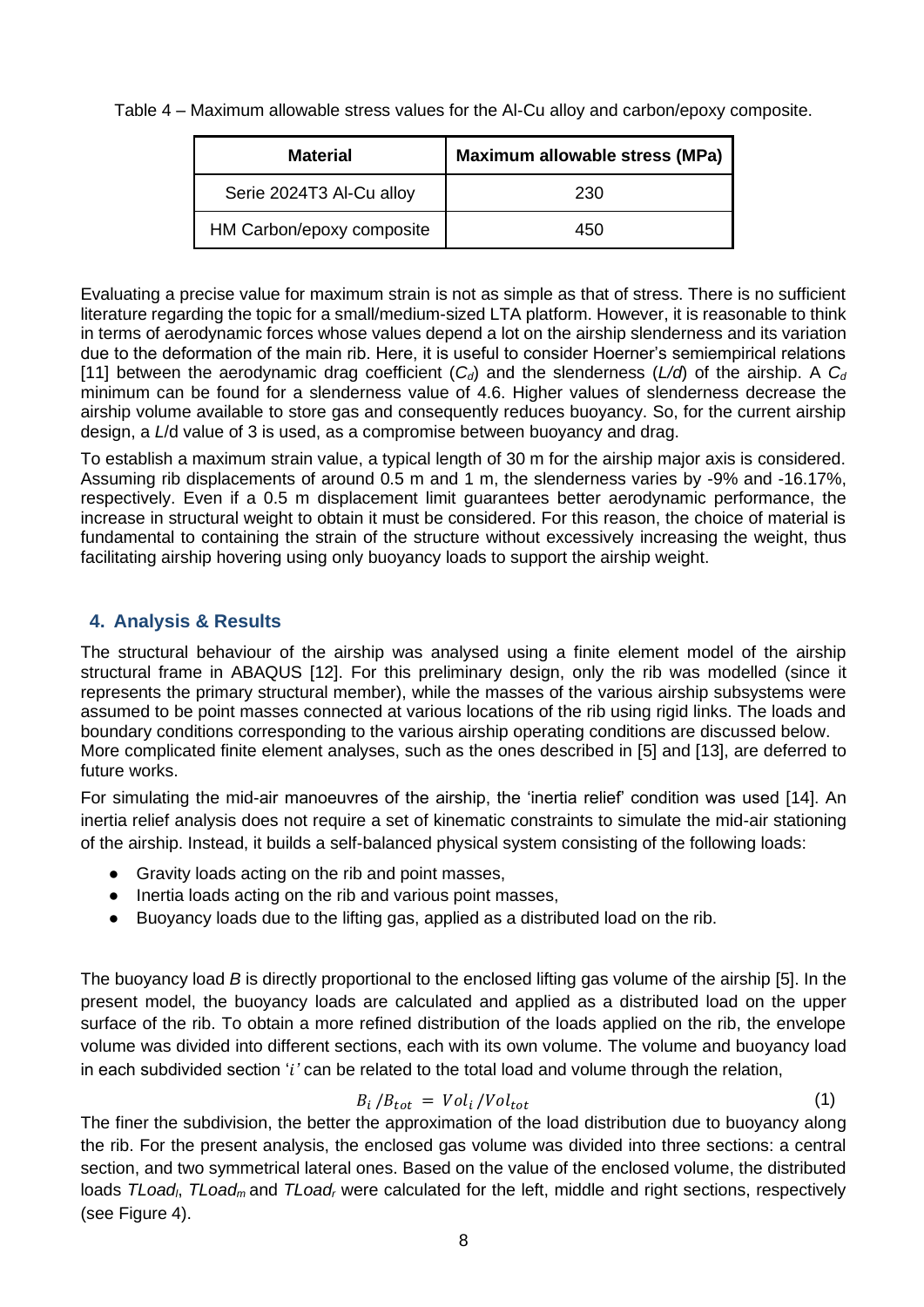

Figure 4 - Illustration of the airship model used for mid-air operations.

External air density (which is a function of altitude) also affects the buoyancy calculation. For the present analysis, an altitude of 500 m (above mean sea level) was chosen as a compromise between data acquisition quality and flight safety.

For analysing the parking and crash cases, as the airship is resting on the ground, the inertia relief condition is not required. Here, the airship is supported using two landing legs, symmetric with respect to the airship minor axis and positioned on the bottom surface of the rib (See Figure 5). The landing legs are assumed to be rigid and their connection with the rib is modelled as a fixed boundary condition at the leg location. No buoyancy loads are applied to the structure. Structural behaviour is analysed considering only the weights of the various sub-systems (structure, payload, on-board systems, engines, etc.).



Figure 5 – Illustration of the airship model used for the parking and crash case.

It should be noted that the current structural analysis considers a very simplistic representation of the landing legs. A more accurate model would require a full structural analysis of the legs themselves and their interaction with both the ground and the rib structure. However, such an analysis does not fall within the scope of this study. A model with fixed supports and infinitely stiff legs is acceptable as a first approximation.

The structural model adopted for the analysis includes multiple parameters representing the weights of the various airship subsystems and thrusts developed by the different propellers (see Figure 6):

- *M\_Lt, M\_Rt, M\_Lb, M\_Rb, M\_L, M\_R*: masses of the propulsion systems,
- *M\_B*: mass of the payload and on-board systems,
- $\bullet$  *H*<sub>Rt</sub>, *H*<sub>Lt</sub>, *H*<sub>Rb</sub>, *H*<sub>Lb</sub>, *V*<sub>L</sub>, *V*<sub>R</sub>: horizontal and vertical thrusts developed by the propellers.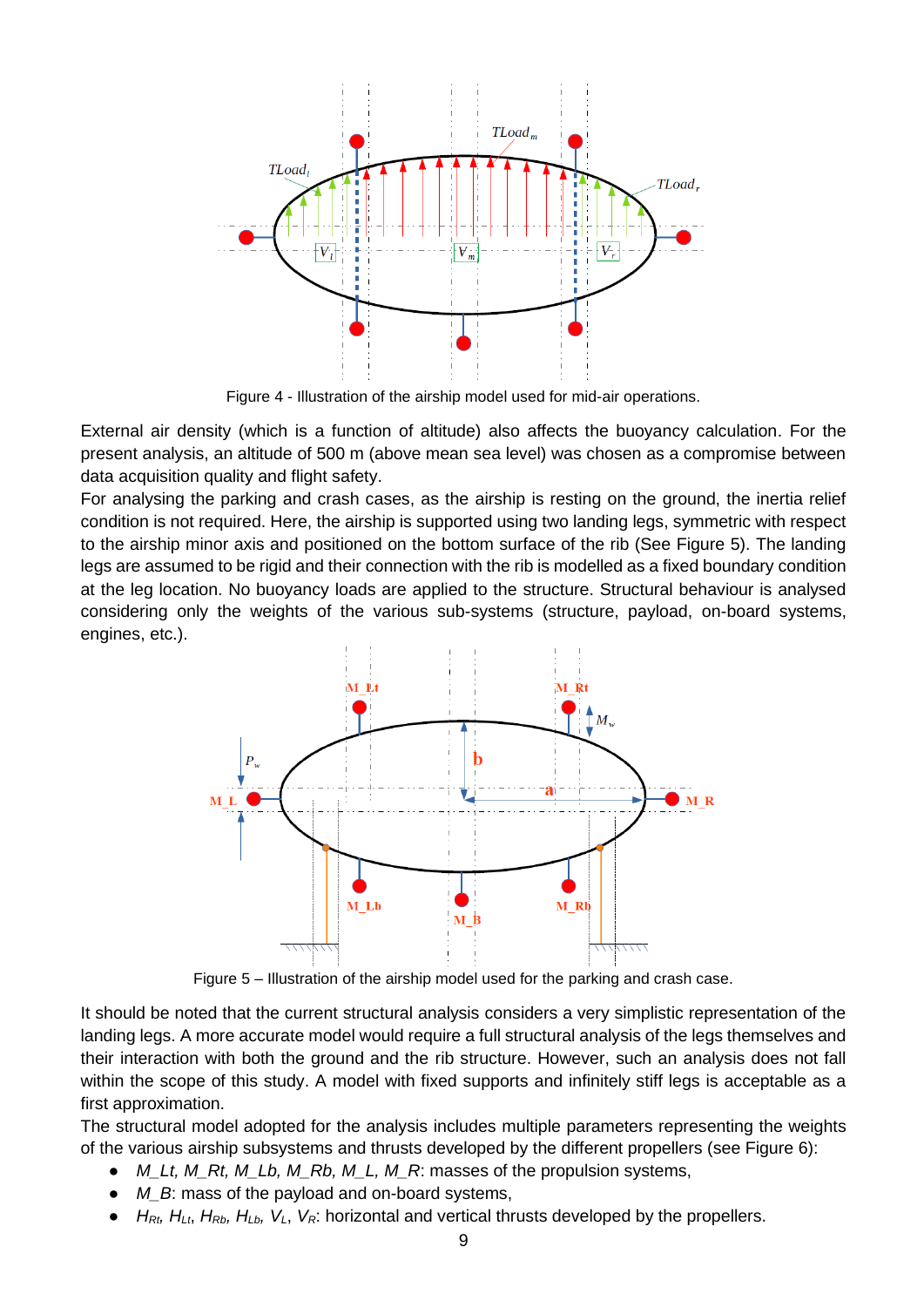

Figure 6 – Geometrical and dynamical parameters of the structure.

Some additional geometrical parameters controlling the location, hub assembly of the landing legs and the propulsion systems have also been introduced (see Figure 6). To keep the optimal geometrical proportions throughout all the analyses some of the parameters have been made a function of airship length *L* and rib section width *w*,

$$
a = \frac{L}{2} \tag{2.a}
$$

$$
b = \frac{a}{3} \tag{2.b}
$$

$$
h = \frac{w}{2} \tag{2.c}
$$

$$
t = \frac{w}{40} \tag{2.d}
$$

$$
P_{loc} = 0.6 \cdot a \tag{2.e}
$$

$$
M_w = 0.03 \cdot a \tag{2.1}
$$

#### 4.1 Hovering

The hovering condition is analysed first, where the LTA platform maintains mid-air equilibrium solely under buoyancy loads without the use of propellers. No electric power is therefore required. The FE model uses inertia relief to simulate this condition (as previously discussed). The only loads on the structure are due to the weight of the structure and various subsystems, and airship buoyancy.

Two parameters are used for initial airship sizing:

- Airship length *L*: three sample lengths of 26, 30, 34 m are considered. These are reasonable values for a platform aimed at environmental monitoring,
- The rib section parameter, *w*.

Structural analysis is carried out for all three lengths, first using the Aluminium alloy, and then the HM composite rib. For each length two section dimensions (defined by *w*) are found:

- guaranteeing structural limits, i.e., maximum acceptable stress and displacement,
- guaranteeing vertical static equilibrium, i.e., when the buoyancy load is equal to the total weight of the airship (a tolerance of 0.5% was introduced considering situations where buoyancy loads exceed the airship weight; the ratio between exceeding lift and buoyancy should be <0.5%)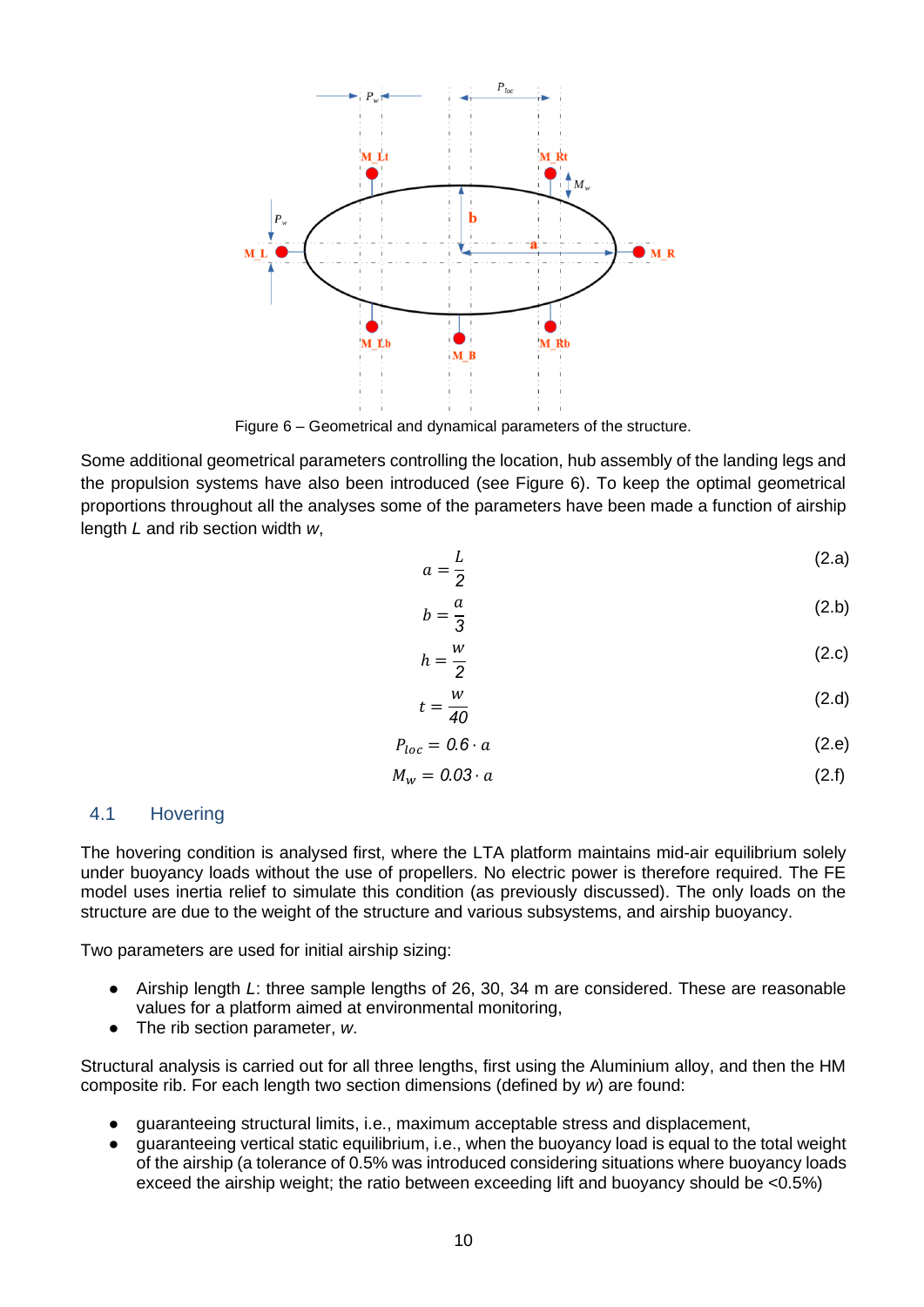| $L$ [m] | w[m]  | <b>Structural</b><br>mass[kg] | Max.<br>displacement<br>[cm] | Max. stress<br>[MPa] | <b>Buoyancy [N]</b> | Lift [N] |
|---------|-------|-------------------------------|------------------------------|----------------------|---------------------|----------|
| 26      | 0.205 | 1285.7                        | 96.2                         | 132.9                | 9901                | $-8110$  |
| 26      | 0.122 | 455.5                         | 1160                         | 1050                 | 9901                | 42.1     |
| 30      | 0.245 | 2118.8                        | 98.1                         | 130.1                | 15210               | -10963   |
| 30      | 0.168 | 996.7                         | 535                          | 425.2                | 15210               | 33.8     |
| 34      | 0.289 | 3341.1                        | 98.1                         | 119.0                | 22141               | $-16030$ |
| 34      | 0.206 | 1698.14                       | 434                          | 354.5                | 22141               | 88.2     |

Table 5 – Results of the airship hovering analysis for an Al-Cu alloy rib.

Table 5 presents the results of the hovering analysis using an Al-Cu alloy rib; all of the values which exceed the failure conditions or do not guarantee vertical equilibrium have been highlighted with bold characters. Considering the maximum acceptable stress and displacement on the rib, it is clear that those solutions which guarantee vertical equilibrium exceed structural limits, i.e., the structure is not strong and rigid enough to sustain itself without failure. Such solutions are of no interest. Even when considering solutions that fulfil the structural limits (i.e., the lightest ones to successfully sustain structural loads), they are still too heavy to perform hovering.



Figure 7 – Values of *L* and *w* guaranteeing vertical equilibrium solutions (continuous line), and structural limit solutions (dashed line) for an Al-Cu alloy rib.

Figure 7 shows *w* trends for both solutions. Note that there is no intersection and structural limits solutions are always above the vertical equilibrium solutions. Hence, Aluminium alloys are not suitable material choices. Next, airship hovering using a composite rib is analysed and the results are presented in Table 6, in which the values that exceed the failure conditions or do not guarantee vertical equilibrium have been highlighted in bold.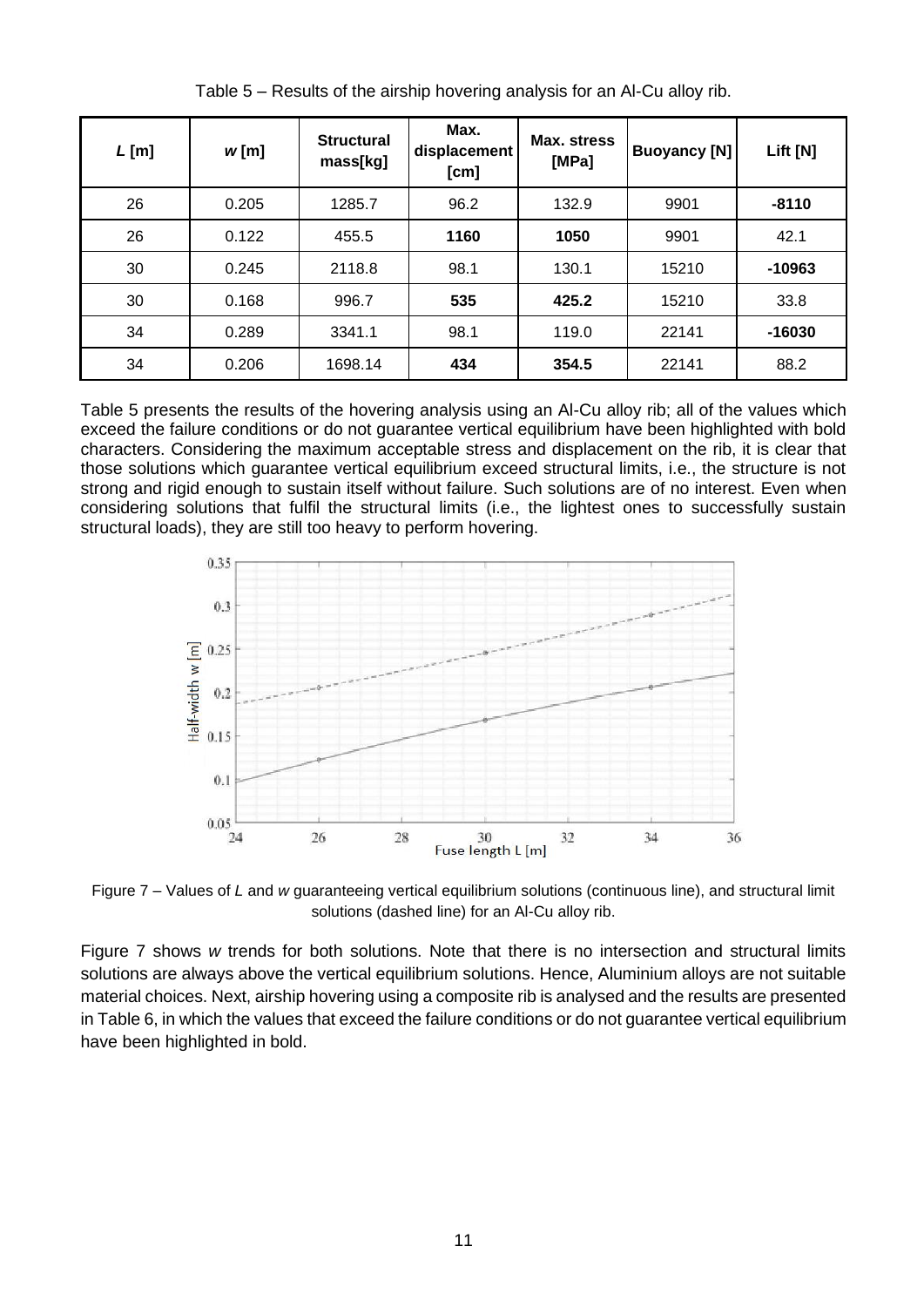| $L$ [m] | w[m]  | <b>Structural</b><br>mass [kg] | Max.<br>displacement<br>[cm] | <b>Max</b><br><b>Stress</b><br>[MPa] | <b>Buoyancy</b><br>[N] | Lift [N] |
|---------|-------|--------------------------------|------------------------------|--------------------------------------|------------------------|----------|
| 26      | 0.165 | 449.5                          | 175                          | 270.5                                | 9901                   | 91.1     |
| 26      | 0.190 | 596.2                          | 95.2                         | 178.0                                | 9901                   | $-1341$  |
| 30      | 0.225 | 964.3                          | 98.1                         | 170.0                                | 15210                  | 358      |
| 34      | 0.266 | 1527.38                        | 97.7                         | 177.8                                | 22141                  | 1762     |
| 34      | 0.280 | 1692.3                         | 79.8                         | 150.2                                | 22141                  | 147      |

Table 6 – Results of the airship hovering analysis for a composite rib.

These results show that no solutions under 26 m are acceptable: large rib sections are too heavy for the airship to perform hovering, while small sections make the rib unable to sustain structural loads. If airship length is increased, operative solutions are found. For lengths greater than 30 m, solutions exist which provide both acceptable structural displacements and allow airship hovering. A suitable section dimension can be chosen between the two solutions. If boarding capacity is to be preferred, a smaller section can be chosen, and the rib approaches its structural limit.



Figure 8 - Values of *L* and *w* guaranteeing vertical equilibrium solutions (continuous line), and structural limit solutions (dashed line) for a composite rib.

Figure 8 shows the trends for both solutions. An intersection occurs at *L*=30 m. For *L*<30 m there are no working solutions, while for *L*>30 m the two curves define a region in which there exist multiple possible solutions for *L* and *w*. Design solutions which fall within this region are both light enough and can sustain the structural loads to successfully perform hovering. *L*=30 m is not the exact intersection point, as it was determined through empirical iterations, but is a reasonable approximation of the real value. Figure 9 plots excess lift as a function of airship length. Intersection with the y-axis is the transition between the non-operative and the operative region. The value of *L* at the transition point (indicated by the dashed line) is between 29 and 30 m, thus confirming what stated previously.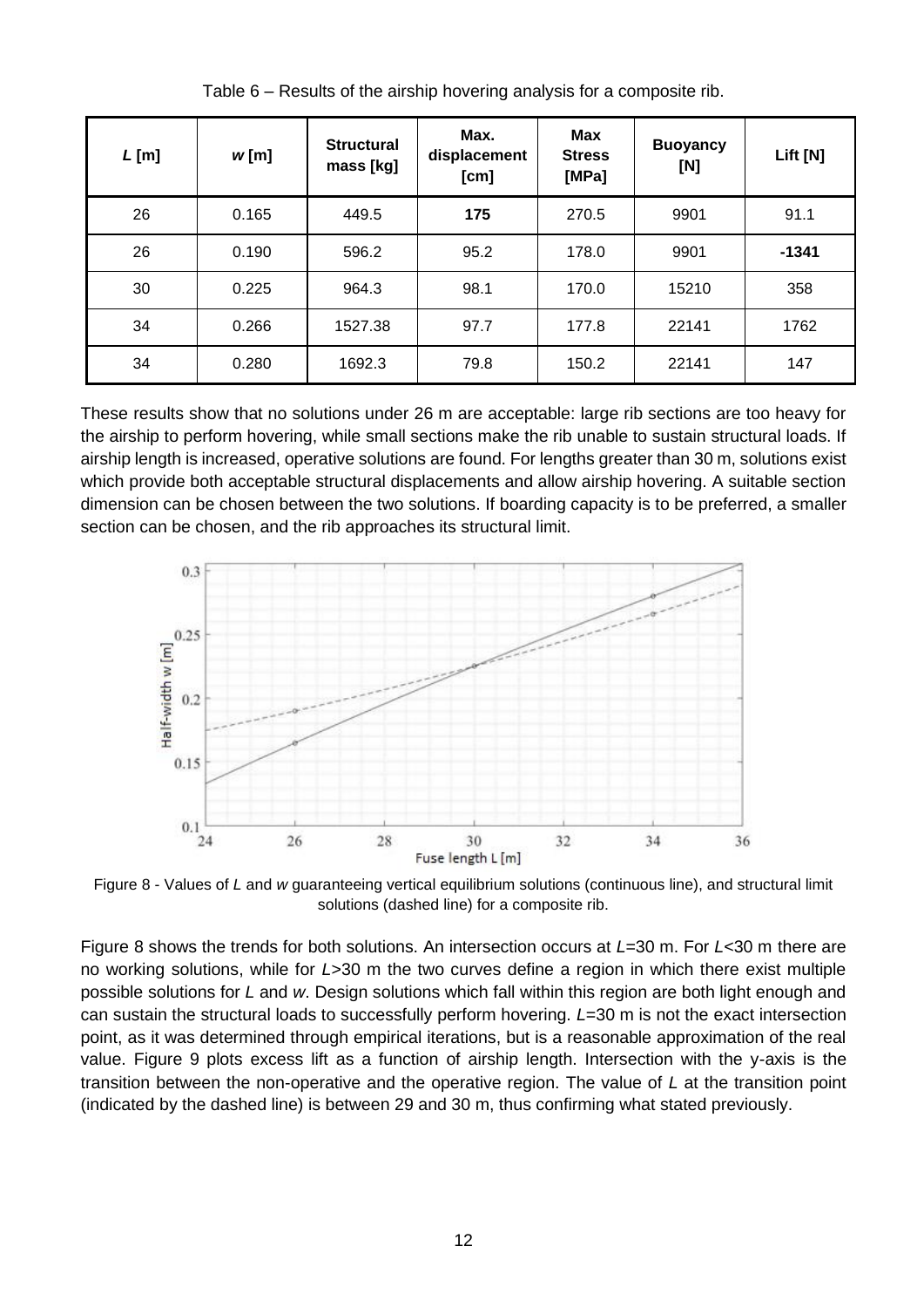

Figure 9 – Plot of excess lift generated by the airship as a function of airship length.

## 4.2 Parking & Crash

The present section addresses the parking and crash analyses of the airship, where it is stationed on two supports with fully inflated ballonets and no propeller thrust is applied to the structure. For this case, the FE model of the airship does not require the inertia relief condition and two simple fixed supports are introduced to simulate the two landing legs (assumed to be infinitely stiff).

Starting from the results of the hovering analysis (airship length *L*=30m, half-width *w*=0.245 m for the Al-Cu alloy, and 0.225 m for the composite), three main goals are set for the analysis:

- Assessment of the optimal position of the landing legs,
- Evaluation of the structural response and eventual increase of the section (if required),
- Performance comparison between Al-Cu alloy and carbon/epoxy composite materials.

The position of the landing legs is constrained by the propulsion system mounted on the lower surface of the rib. As this system is mounted at a distance of 0.6*a* from the ellipse minor axis, a lower limit of 0.65*a* has been set for the landing leg position. Similarly, an upper limit of 0.95*a* is set to avoid conflict with the propellers at the end. The change in structural response as the landing leg position is iterated between 0.65*a* and 0.95*a* (from the minor axis of the ellipse) is analysed to identify an optimum location for the landing legs. Four different positions are analysed: 0.65*a*, 0.75*a*, 0.85*a*, and 0.95*a*. Tables 7 and 8 summarize the results for the Al-Cu alloy and composite rib, respectively.

| Length [m] | w[m]  | % Legs | Displacement [cm]   Max Stress [MPa] |       |
|------------|-------|--------|--------------------------------------|-------|
| 30         |       | 65     | 59.19                                | 99.1  |
|            | 0.245 | 75     | 42.29                                | 84.74 |
|            |       | 85     | 27.59                                | 69.52 |
|            |       | 95     | 13.28                                | 51.56 |

| Table 7 – Results of the airship parking analysis for an Al-Cu alloy rib. |  |  |  |  |  |
|---------------------------------------------------------------------------|--|--|--|--|--|
|                                                                           |  |  |  |  |  |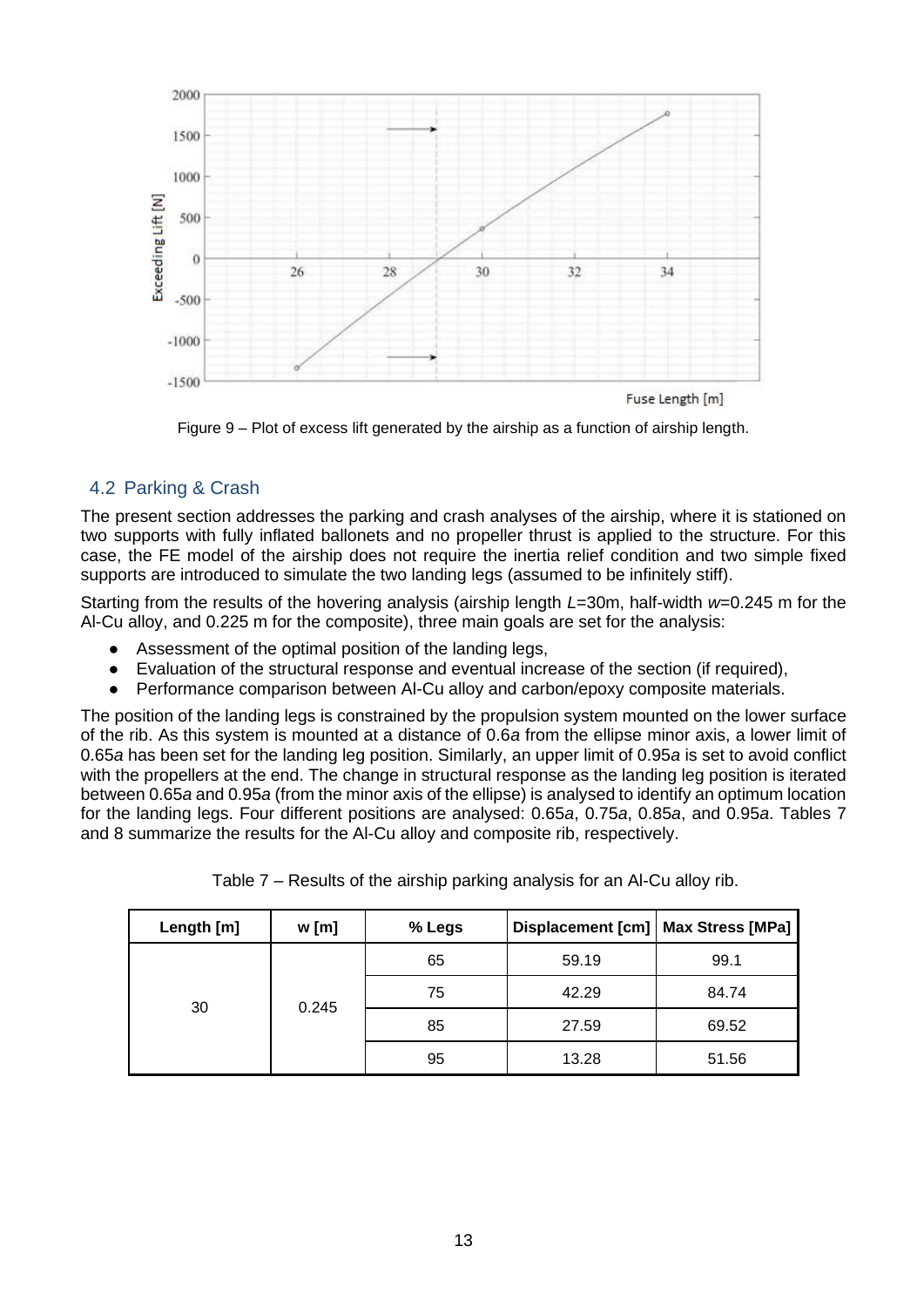| Length[m] | w[m]  | % Legs | Displacement [cm]   Max Stress [MPa] |       |
|-----------|-------|--------|--------------------------------------|-------|
| 30        |       | 65     | 30.18                                | 54.07 |
|           | 0.225 | 75     | 23.37                                | 40.62 |
|           |       | 85     | 15.64                                | 32.28 |
|           |       | 95     | 7.85                                 | 28.07 |

Table 8 – Results of the airship parking analysis for a composite rib.

It should be noted that no enlargement of the rib cross-section is required to meet the structural requirements; therefore, the parking case study does not exceed the limits imposed for the structure's safety and hence is not a limiting case. The maximum displacement and Von Mises stress have been plotted and can be found in Figures 10 and 11.



Figure 10- Variation of maximum displacement as a function of landing leg position for an Al-Cu alloy (continuous line), and composite (dotted line) rib.



Figure 11 - Variation of maximum Von-Mises stress as a function of landing leg position for an Al-Cu alloy (continuous line), and composite (dotted line) rib.

Two main conclusions can be deduced from these analyses: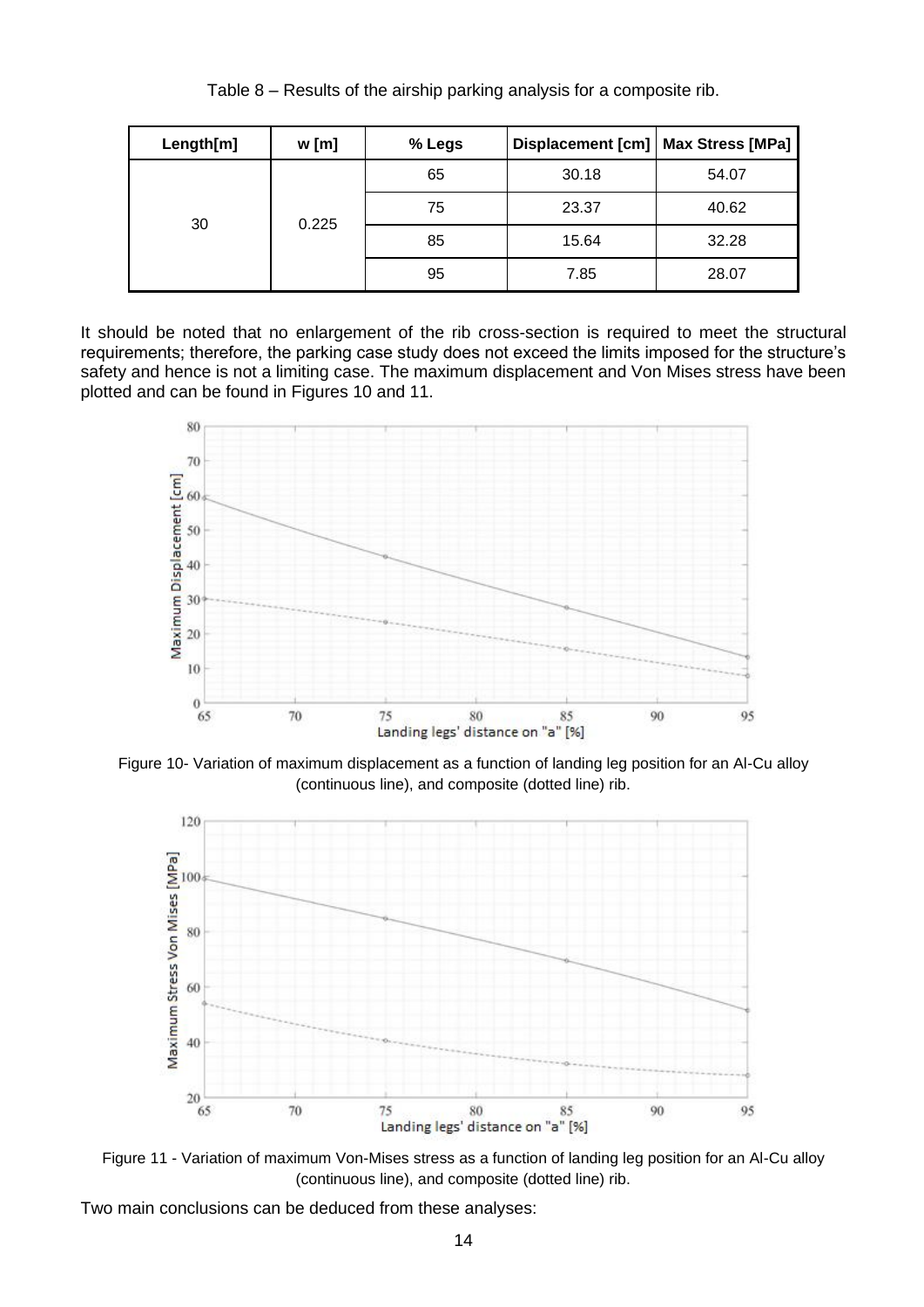- both maximum displacement and maximum stress decreases as the distance between the landing legs increases, and
- the HM composite (dotted lines) is confirmed to be more performant than the Al-Cu alloy in minimizing both stresses and deformations and it results in a far lighter structure (964.3 kg vs 2118.8 kg)

A composite rib with the same cross-section width as the one obtained through the hovering analysis, and legs at the maximum possible distance is the optimal configuration for the airship in parking mode. However, legs excessively near to the vertical thrusters might result in manufacturing and integration difficulties; a leg position of 0.9*a* is taken as the optimal value and will be carried on to the next analysis.

The crash condition takes into consideration a ground impact simulation of the aircraft. The FE model and the structural dimensions are similar to those used for the parking case, with the legs at 0.9a. The unmanned airship falls in the UAS Certified Category, for which the European legislation is currently being finalised [15]. Hence, no specific regulations exist at present regarding the crash simulation. For the present analysis, a 3⋅g acceleration is applied to the masses of the structure (29.43 m/s<sup>2</sup>) to simulate the accelerations involved. The results of the crash analysis show that the structural response, even if amplified, is similar to the parking results for both Al-Cu alloy and HM composite ribs (see Table 9).

| $L$ [m] | w[m]         | <b>Landing leg</b><br>position | Max. displacement<br>[cm] | <b>Max Stress [MPa]</b> |
|---------|--------------|--------------------------------|---------------------------|-------------------------|
|         | $0.245$ (AI) |                                | 62.09                     | 185.1                   |
| 30      | $0.225$ (HM) | 0.9a                           | 35.85                     | 90.89                   |

Table 9 – Results of the airship crash analysis.

As in the parking case, no enlargement of the rib cross-section is required to meet the structural requirements; therefore, the crash case also does not exceed the limits imposed for the structure's safety and is not a limiting case.

## 4.3 Manoeuvres with Thrusters & Control System Failure

The present section considers ordinary manoeuvres and control system failure scenarios. The six thrusters when operational and properly oriented permit efficient manoeuvres also at low flight speeds. A similar model to that used in the hovering case is employed here. In addition, to simulate the manoeuvres, propeller thrusts were also used; thrust values were set to 1000 N or 0 N depending on the case analyzed. Analyses have been carried out considering the structural dimensions obtained in the results of section 4.1:  $L = 30$  m,  $w = 0.245$  m (Al-Cu alloy rib), or  $w = 0.225$ m (composite rib). If stress rather than strain exceeds the superior limit allowed, increasing *w* could be a solution, but the consequent increase in airship mass should also be evaluated to maintain hovering capability. Even though it is already known that the Al alloy structure is not capable of performing the hovering flight, some cases with this material are discussed in this section for a comparison with the composite ones.

The various manoeuvres considered are (as shown in Figure 12):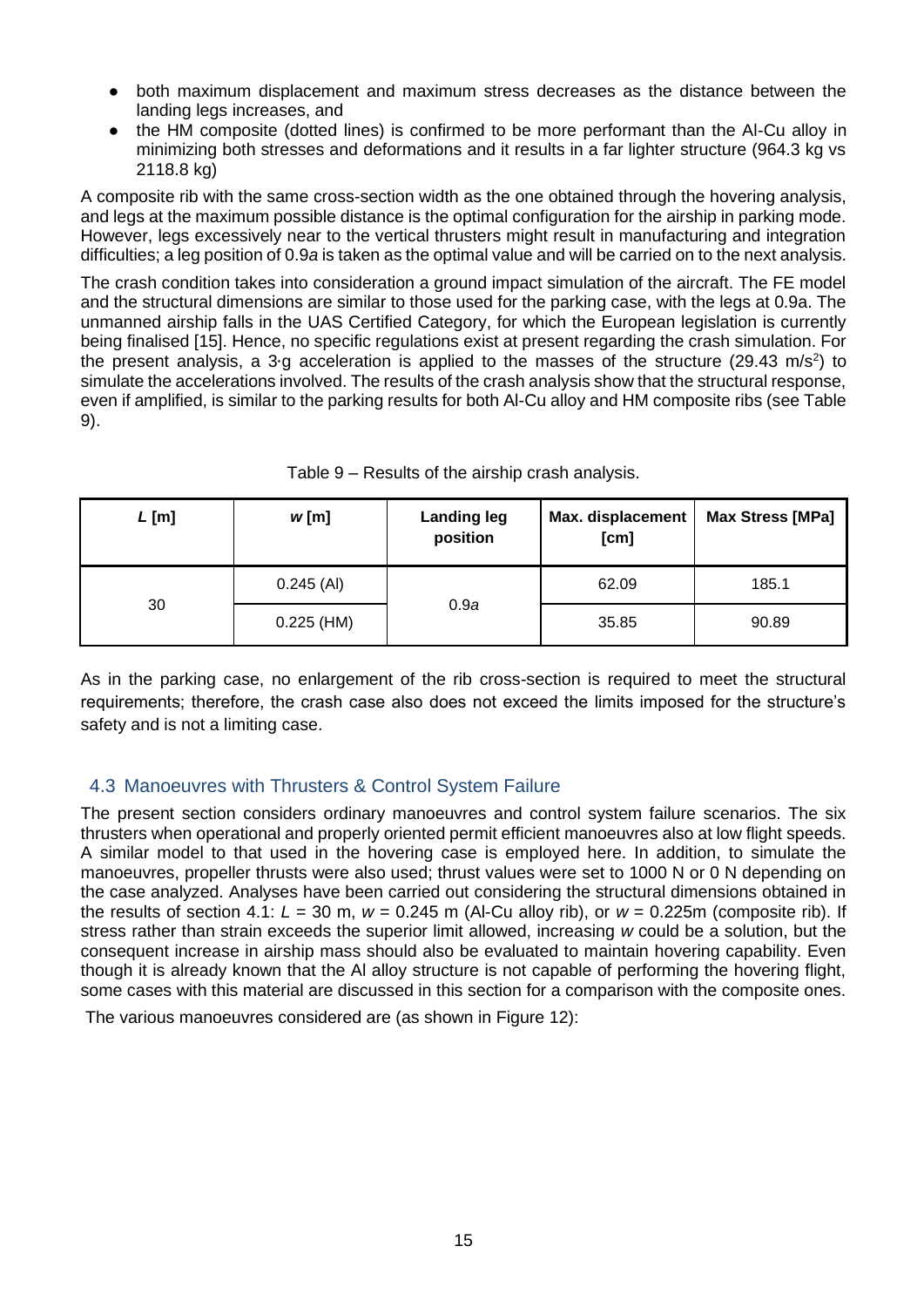

Figure 12 – Illustration of the various airship manoeuvres: (a) pitch, (b) descent, (c) traction-inducing failure, (d) compression-inducing failure, (e) flexure-inducing Failure.

The considered manoeuvres include:

- (a) Pitch manoeuvre: vertical thrusters are switched on with loads *V<sup>L</sup>* and *V<sup>R</sup>* acting in opposite directions. This manoeuvre is symmetric due to the structure and loads' disposition symmetry.
- (b) Vertical descent: vertical thrusters are switched on with loads  $V_L$  and  $V_R$  acting in the same direction.
- (c) Traction-inducing failure: vectoring thrusters are switched on above and under the rib and are pushing in opposite directions causing traction on the central part of the rib. This may be due to a failure in the vectoring control system.
- (d) Compression-inducing failure: vectoring thrusters are switched on above and under the rib and are pushing in opposite directions causing compression in the central part of the rib. This may be due to a failure in the vectoring control system.
- (e) Flexure-inducing Failure: vectoring thrusters are switched on above and under the rib and are pushing in opposite directions causing compression on the upper part of the rib and traction on the lower part of it. This may be due to a failure in the vectoring control system.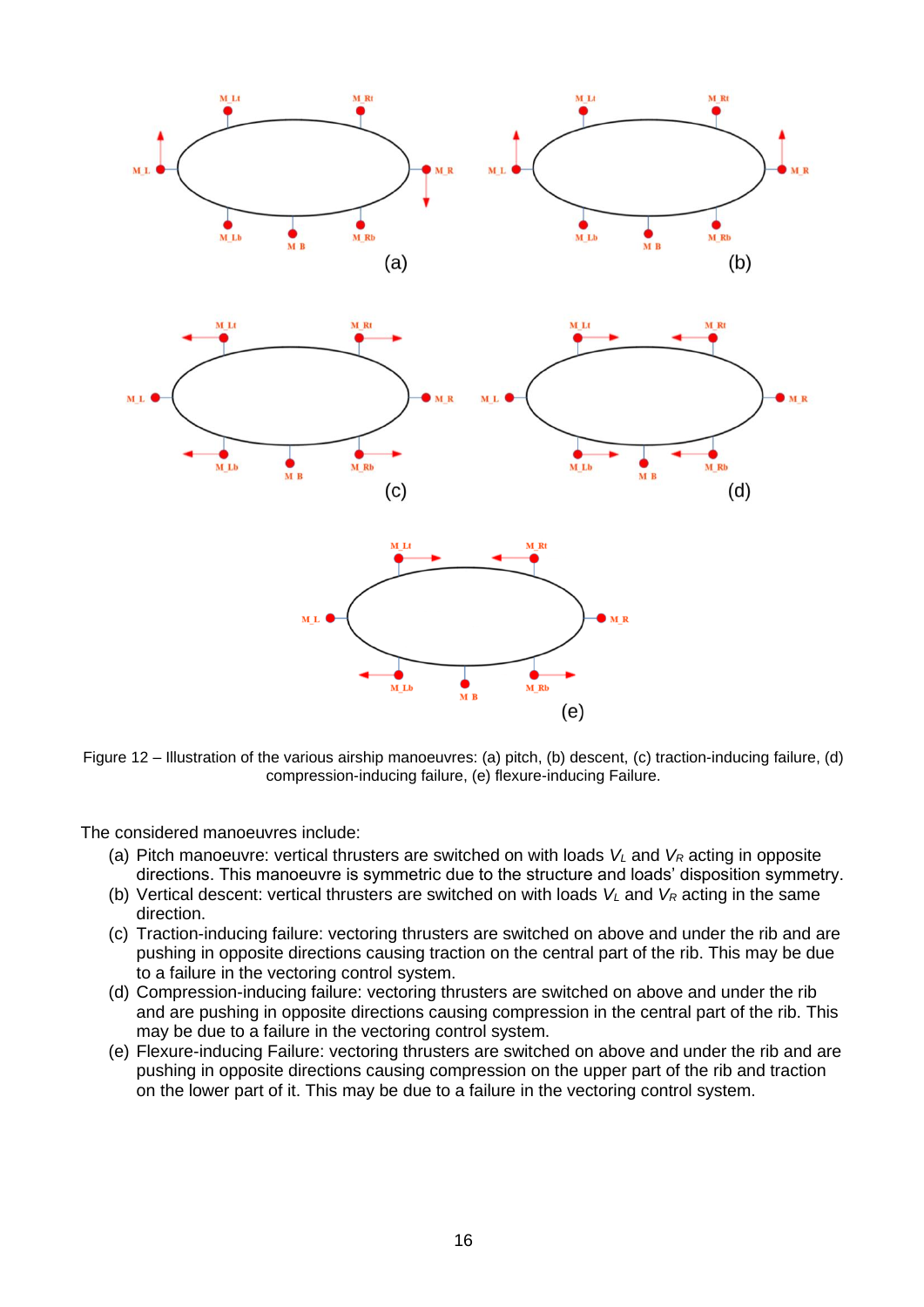Table 10 – Results of the airship manoeuvring analysis for an Al-Cu alloy rib.

|                              | <b>Pitch</b> | <b>Descent</b> | <b>Traction</b> | <b>Compression</b> | <b>Flection</b> |
|------------------------------|--------------|----------------|-----------------|--------------------|-----------------|
| Max.<br>displacement<br>[cm] | 98.17        | 99.70          | 96.90           | 99.38              | 98.50           |
| <b>Max stress</b><br>[MPa]   | 130.4        | 131.0          | 129.4           | 130.8              | 130.3           |

Table 10 summarizes the results for the Al-Cu alloy rib (*L* = 30m, *w* =0.245). Both stress and displacements are lower than the superior limits found in previous analyses. The most critical zones are located on the higher part of the rib and slightly shifted from the center in the case of an asymmetric manoeuvre such as pitch. As described at the beginning of this paragraph, structural and flight conditions are simultaneously satisfied by the Al-alloy, but it is interesting to note that the most critical case is the vertical descent.

Table 11 sums up the results for a composite rib (*L* = 30m, *w* =0.225). The values that exceed the failure conditions have been highlighted in bold.

|                           | <b>Pitch</b> | <b>Descent</b> | <b>Traction</b> | <b>Compression</b> | <b>Flection</b> |
|---------------------------|--------------|----------------|-----------------|--------------------|-----------------|
| Max. displacement<br>[cm] | 98.10        | 101.00         | 97.06           | 99.12              | 98.34           |
| Max. stress [MPa]         | 171.0        | 175.0          | 169.4           | 170.9              | 170.3           |

Table 11 – Results of the airship manoeuvring analysis for a composite rib.

Both stress and displacement are again lower than the superior limits found in previous analyses. The only exception, highlighted in red, is represented by the displacement in the most critical case, that is vertical descent (similar for the Al-alloy rib). Although the displacement exceeds the superior limit by a 1% factor, considering the approximate methods used to determine the limit, it was decided not to increase the *w* of the section and consequently the rib mass.

# 4.4 Optimal rib cross-section

Further analyses have been conducted to dimension the structure and to ensure that it is capable of sustaining the most critical manoeuvring conditions (vertical descent). The carbon/epoxy HM rib was chosen as it is the only one that led to acceptable solutions in the hovering case study. Three different configurations with airship lengths of 30, 32 and 34 m are considered, and the results are shown in Table 12, in which the values that exceed the failure conditions have been highlighted with bold characters.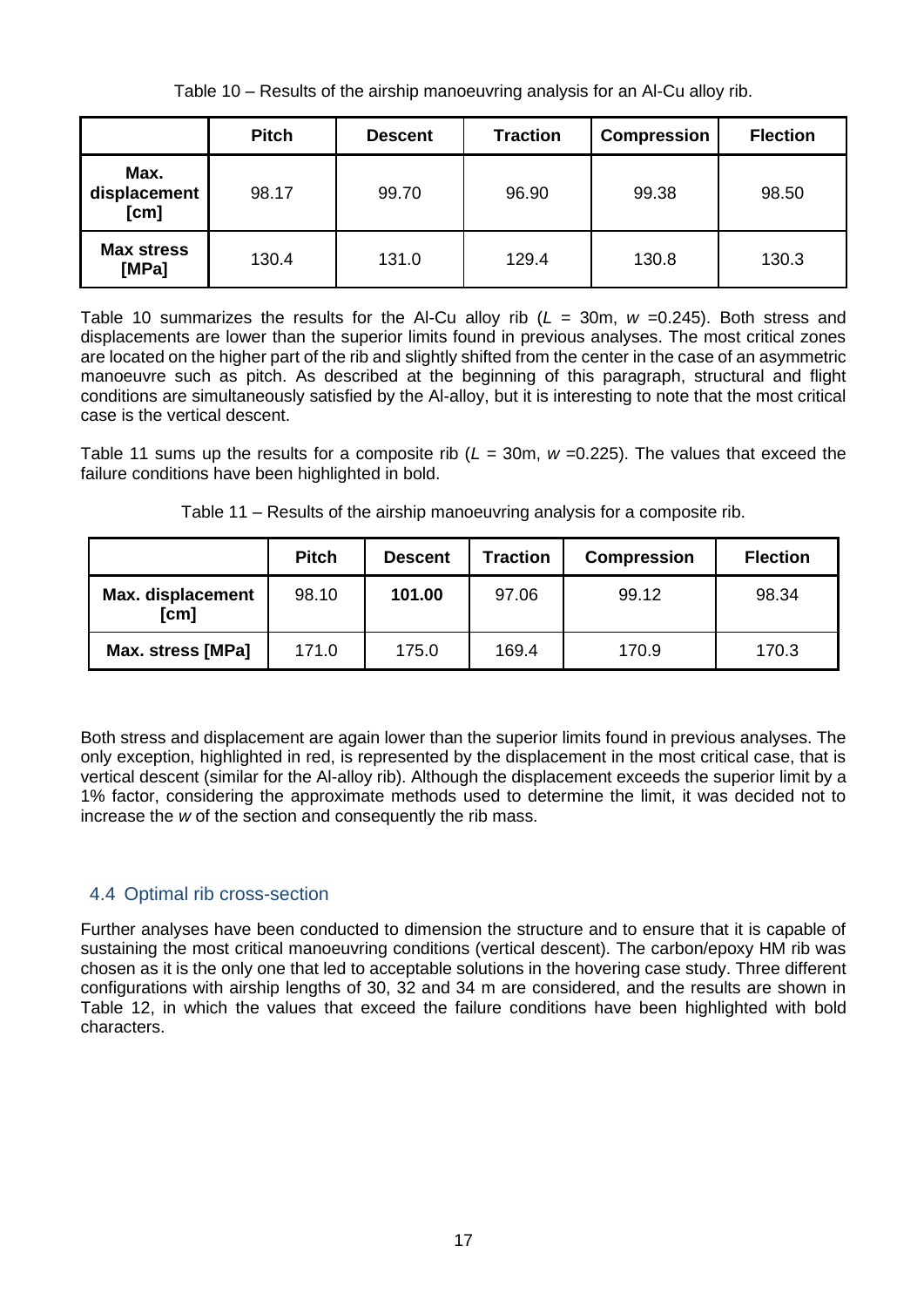| $L$ [m] | w optimum<br>[m] | <b>Struct. mass</b><br>[kg] | Max.<br>displacement<br>[cm] | <b>Max Stress</b><br>[MPa] | <b>Buoyancy</b><br>[N] | Lift<br>[N] |
|---------|------------------|-----------------------------|------------------------------|----------------------------|------------------------|-------------|
| 30      | 0.225            | 964.3                       | 101.0                        | 175.7                      | 15210                  | 358         |
| 32      | 0.244            | 1209.6                      | 100.4                        | 171.8                      | 18459                  | 1194        |
| 34      | 0.266            | 1527.38                     | 99.2                         | 180.9                      | 22141                  | 1762        |

Table 12 – Optimal rib cross-sections for various airship lengths.

Yet again, the rib section identified during the hovering analysis is found to be the optimal solution and an enlargement of the section is not required; the maximum stress is thus within the limits in all of the cases and the displacement exceeds the limits by only 1%. The lift is positive in the three cases and it increases with the airship length; the convenience of greater dimensions is therefore confirmed, and it is not surprising as buoyancy is directly proportional to the lifting gas volume, and the airship volume varies with the cube of the length.

Results found for each of the three sections can be easily interpolated, to obtain some useful first approximation relations between design parameters. Two of these expressions are particularly meaningful and allow us to link:

- airship length *L* to optimum structural mass, *P*, fulfilling both maximum displacement requirements and positive lift,
- airship length *L* to optimum section width *w*.

The interpolation polynomial is assumed to be quadratic. Such interpolation is not valid under 30 m and is poor in accuracy over 36 m. This does not pose an actual problem though: over such lengths building and transportation management-related costs would be too large for the platform to be costeffective. The length range should be within the project feasibility.



Figure 13 – Variation of structural mass as a function of airship length.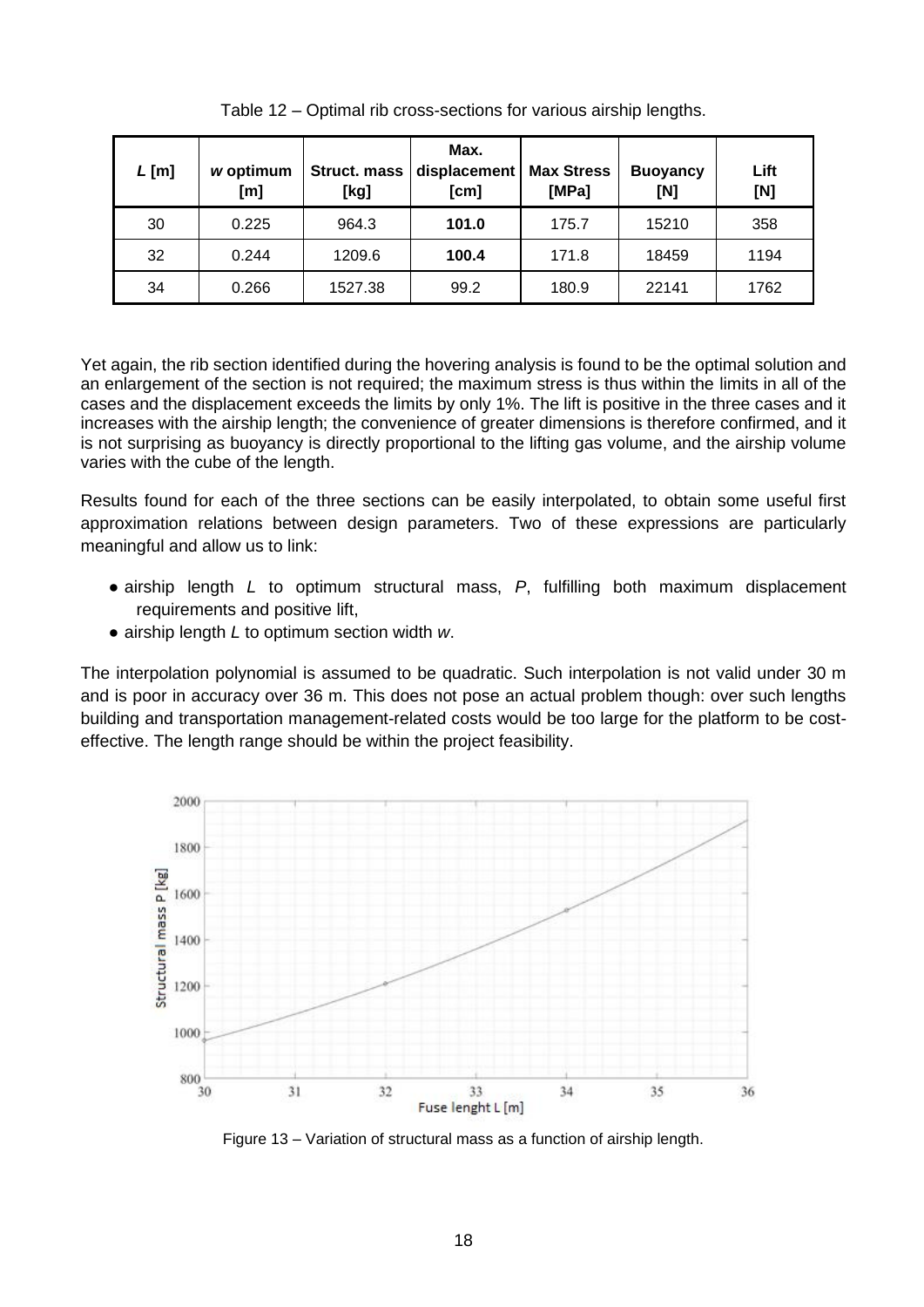

Figure 14 – Variation of optimal rib section width as a function of airship length.

The interpolation leads to two closed-form equations, suited for this specific case study (i.e., not generalised functions), which could easily be implemented in an iterative algorithm for the sizing of an airship:

$$
P = 9.06 \cdot L^2 - 439.07 \cdot L + 5982.4 \tag{3.3}
$$

$$
w = 0.000375 \cdot L^2 - 0.01375 \cdot L + 0.3 \tag{3.b}
$$

These equations are plotted in Figure 13 and 14.

Nevertheless, it is necessary to remember the limits in the field of application:

- Fuse length between 30 m (vertical static equilibrium limit) and 34 m,
- Structure made of Carbon/Epoxy HM and with the adopted geometry,
- Maximum acceptable displacement of 100 cm

Based on the results of the structural analysis, the final range of acceptable geometrical dimensions for the proposed LTA platform (with a composite rib), their corresponding structural weight, and buoyancy generated is reported in Table 13. Please note that the parabolic approximation returned acceptable results between 30 and 36 m, which therefore are the limits of validity. However, considering all the other structural and non-structural factors (described in detail in [2]), this range was further restricted between 30 and 34 m.

Table 13 – Ranges of values for the geometrical and performance parameters of the airship proposed.

| $L$ [m] | w[m]  | <b>Weight [kg]</b> | <b>Buoyancy [N]</b> |
|---------|-------|--------------------|---------------------|
| 30      | 0.225 | 964                | 15210               |
| 32      | 0.244 | 1210               | 18458               |
| 34      | 0.280 | 1527               | 22141               |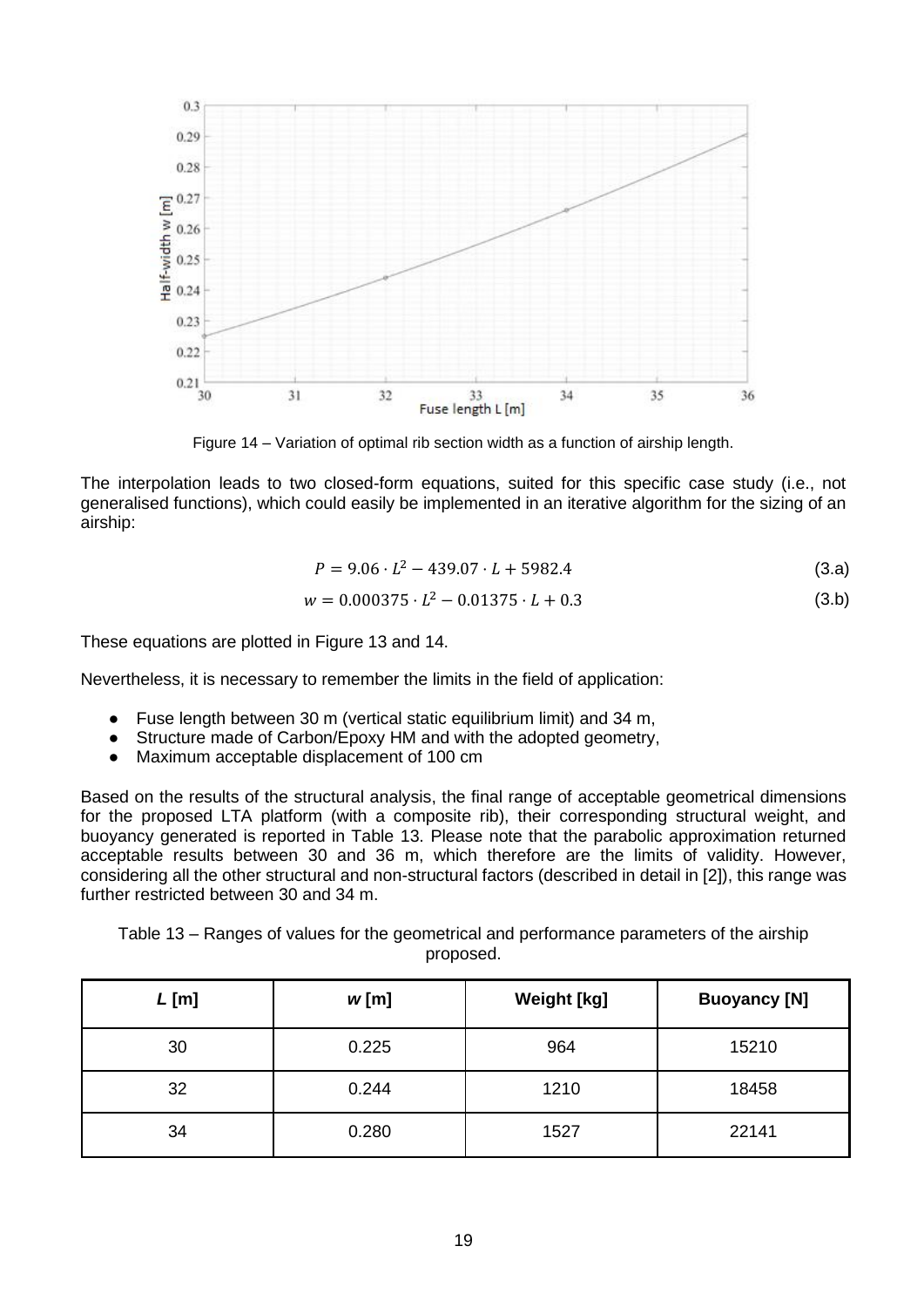### **5. Conclusions**

This work explored the structural design aspects of a Remotely Piloted Aircraft System concept for land survey applications. The main structural frame of the airship consists of an elliptical rib with a bicell cross-section. The structural behaviour under various nominal and failure operational conditions were analysed, and the performance of different rib materials were also investigated. The design process aimed at sizing the rib geometry to withstand the various operational loads, limiting structural deformations, and ensuring that the operational requirements of the airship were satisfied. Based on the results from several analyses, it was concluded that the Carbon/Epoxy HM composite is the ideal material candidate for the proposed airship prototype, with an airship length in the range of 30 to 36 m capable of satisfying the structural safety requirements and guaranteeing mid-air vertical equilibrium (further reduced in the 30-34 m to comply with non-structural needs).

The maximum displacement found in the solutions, while being under the acceptable set value (1 m), is however too great and impractical for the actual project (which has several other non-structural related requirements). The current rib cross-section, as presented in the paper, is prone to large displacements even when Carbon/Epoxy HM composite is adopted. Therefore, some further changes must be considered in the design. These changes are aimed at obtaining a stiffer rib without adding weight to the section by thickening it, thus achieving lower displacements. Moreover, the local strain on the structure has not proved to be an issue when it comes to structural integrity, so a thicker section would also be pointless.

To avoid designing a new section from scratch for achieving the objectives stated above, two alternative solutions are hereafter proposed:

- To introduce additional geometry elements to the section to increase the moment of inertia, thus limiting flexure when loaded and decreasing displacements,
- To introduce new structural elements, such as tie rods, on the rib plane.

Future work will focus on investigating the use of these alternative solutions.

#### **6. Contact Author Email Address**

Mail to: [rinto.roy@polito.it](mailto:rinto.roy@polito.it)

#### **7. Copyright Statement**

The authors confirm that they, and/or their company or organization, hold copyright on all of the original material included in this paper. The authors also confirm that they have obtained permission, from the copyright holder of any third party material included in this paper, to publish it as part of their paper. The authors confirm that they give permission, or have obtained permission from the copyright holder of this paper, for the publication and distribution of this paper as part of the ICAS proceedings or as individual off-prints from the proceedings.

#### **8. Acknowledgements**

The authors would like to thank the Interdepartmental Responsible Risk Resilience Centre (R3C) of Politecnico di Torino, Turin, Italy for the support of this project.

#### **References**

[1] Gili P, Civera M, Roy R, and Surace C. An Unmanned Lighter-Than-Air Platform for Large Scale Land Monitoring. *Remote Sensing*, Vol. 13, No. 13, pp 2523, 2021. https://doi.org/10.3390/rs13132523

[2] Surace C, Civera M, Roy R, Bertolotti S C, Cosenza D, Gili A, and Gili P. Design of a prototype unmanned lighter-than-air platform for remote sensing: control, alimentation, and propulsion systems. Presented at the *32nd congress of the International Council of the Aeronautical Sciences (ICAS)*, Shanghai, China, 2021.

[3] Elfes A, Bueno S S, Bergerman M, and Ramos J G. A semi-autonomous robotic airship for environmental monitoring missions. In: Proceedings. *1998 IEEE International Conference on Robotics and Automation*, Vol. 4, pp 3449–3455, 1998.

[4] Manuela Battipede and Piero Gili. Gli aeromobili più leggeri dell'aria. Technical Report. 2002.

[5] Cappadona A, Lecca R, Vazzola M, Gili P, Farina P, and Surace C. Innovative unmanned airship structural analysis: Dual-hull and exoskeletal configurations. In: *J. Phys.: Conf. Ser*., Vol. 181, pp 012097, 2009

[6] Porta M. Subsystems mass estimation of a UAV-LTA stratospheric platform. Master Thesis in Aerospace